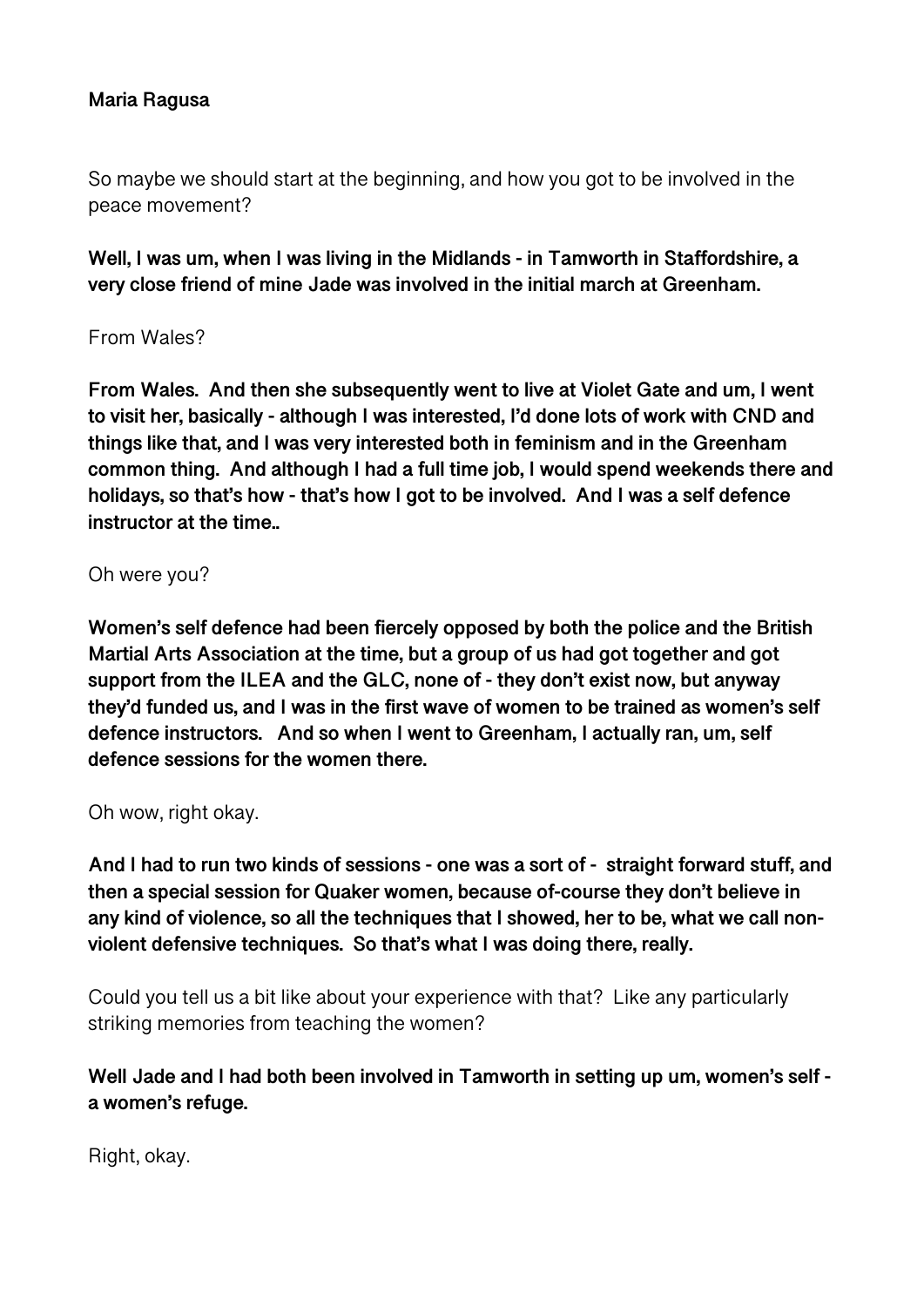**We'd actually been um part of a pressure group of about five of us, and we'd manage to persuade the local council to set up, um, a refuge for women who had been victims of domestic violence, so I got involved in the whole business about how to counter violence, um and I thought the most effective way was self defence because I think and I think research has shown it does work in that women who do defend themselves are less likely to be injured or killed. Although that was contested by the police at the time. Although now the police are now in support of the women doing...** 

How did that relate to NVDA, though?

**Well this was a big question really, and when I came to Greenham that was posed to me on a number of occasions, but you know we don't, you know a lot of women felt quite strongly that they didn't want to use violence even to defend themselves. Um, and I respected that - you know that's why I did separate groups...** 

Sessions?

**Yeah. I mean obviously there is self defence where you learn how to strike an attacker to get them away from you, so that you can run away.** 

Of-course, yeah.

**But there are also lots of non-violent ways of getting out of groups, protecting yourself - this kind of thing, which I could do for them.** 

So did you teach them in like quite large groups - was this?

**Um, usually about groups of eight or nine - not huge groups, and also we were filmed.** 

Were you?

**Yes. I mean the army filmed this, so I presume that somewhere they were probably thinking I was some sort of dangerous revolutionary teaching...** 

Did they ask you if they could film you?

## **No no, no - they just took photographs and filmed it.**

Right. And did you know that at the time - that they'd done that?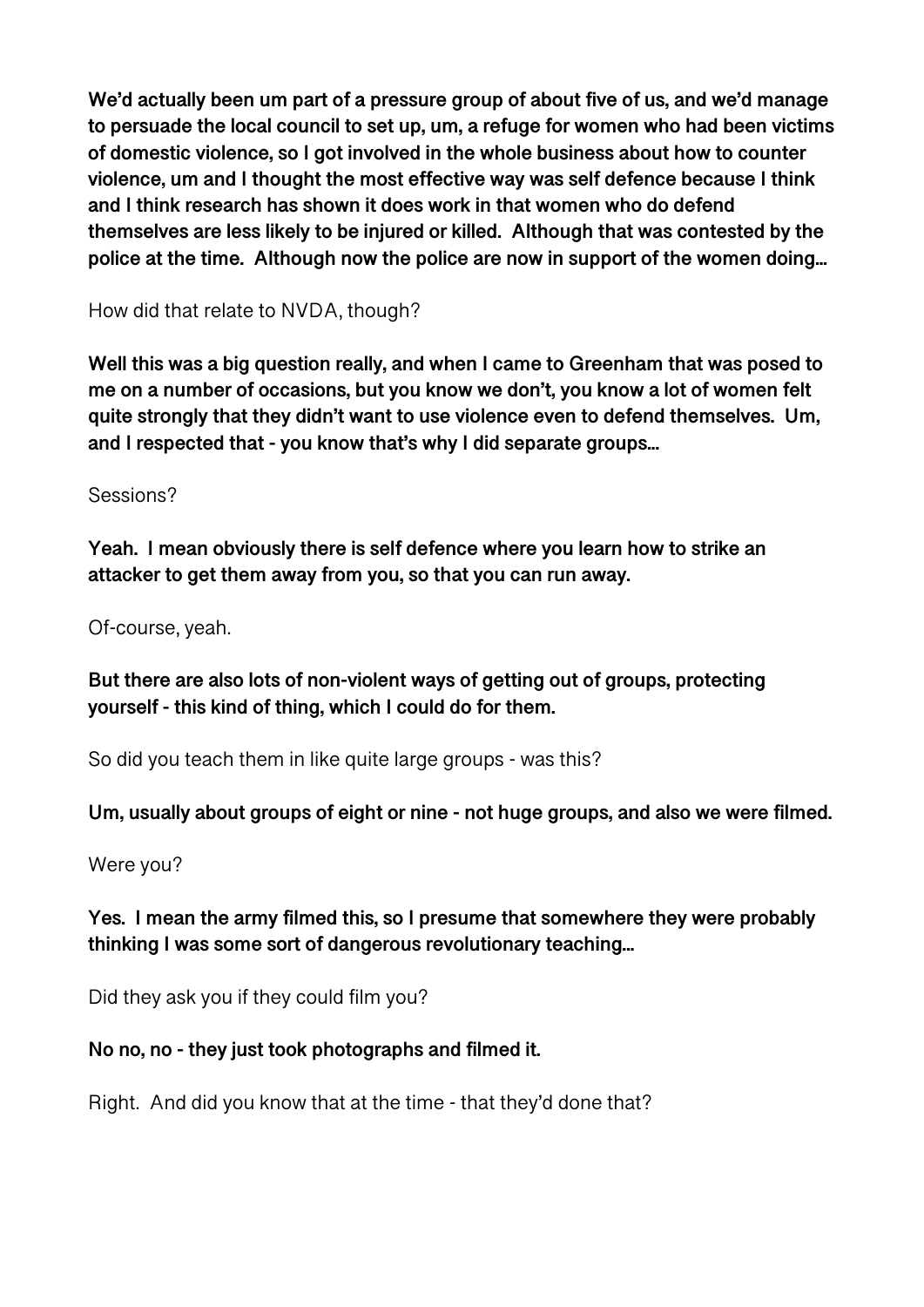**It was clear to me that that was what was happening. You know, and I just thought fine - because there had been some attacks on women at the camp, and that was the reason - what to do in the case of attack.** 

So when were you there, when did you go there?

**Well it's difficult for me to say exactly every time, so what I did is I unfortunately I was a bit of, I didn't keep diaries all the time, but I think I found 1982 - the first entry, which was the 21st March 1982 - 'Got the coach to Greenham common, a really damp, grey day. Greenham common is a really dreary hostile place, barbed wire, grey buildings, police. The camps outside reminded me of films about what things would be like after the Holocaust'. I meant a nuclear holocaust - 'not a bad omen, I hope', so that was - and then I went back the same day - so that was my first visit to Greenham common.** 

And that was?

## **That was 1982. 1982. So that would have been my first visit.**

So were you there before Embrace the Base? That's quite close to that, isn't it?

### **Um, I can't remember.**

Okay.

## **I can't remember all the occasions I went there - sometimes I didn't record it in my diaries.**

So you didn't live there, you were -sort of.

**Yes, I had a full time job - I was a college lecturer, and I didn't leave my job, unlike some of the women there. But um, I think it was very - I mean I made a considerable effort to give up my weekends to go there.** 

So did you go every weekend?

**Um I went quite a few times. I also I think in 1984 I actually spent my Christmas - my whole Christmas, or part of it, so, where is it? Here we go - Christmas at Greenham, so I actually went on the 24th, on Christmas Eve, um 'Set my tent up and went to the pub' - there was one pub in Newbury that would allow Greenham women in.** 

Do you remember what that was called?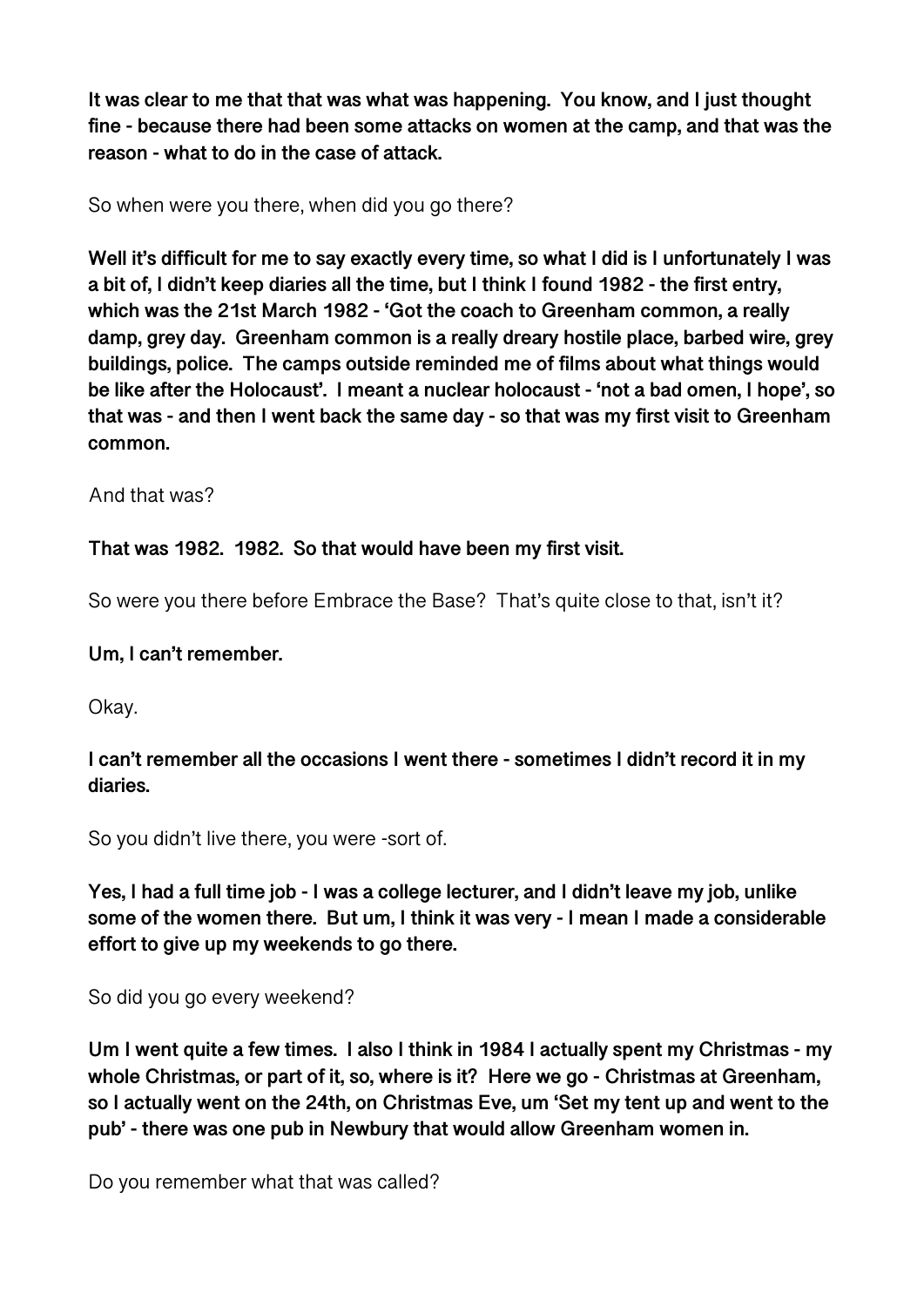## **Yes, I think the Rock-bee, Roke-a-bee, R-O-K-E-B-Y.**

## And none of the others would allow you in?

**No, there was - a lot of opposition in Newbury against the camps and I think some of it was that it was unhygienic, it was dirty, we were undesirables. Unfortunately when you went into the town even if you dressed nicely they would know you were from the camp because you smelt of wood smoke, and that was - and I mean, I'm a sociologist, so I'm kind of interested in these things - I remember going into a baker's shop to buy some bread, for the women at the base, and um I asked for 'x' number of roles, and the woman serving a) she didn't like to look at me, and when I tended her the money she said 'can you put the money down on the counter?'. So I put my money down on the counter, and then she got me my roles, and she put them on the counter, she didn't put them in my hand, and then I tended my hand for the change, and she put the change down on the counter, so she wouldn't actually touch me.** 

#### Wow.

**And I thought oh my god, that's a touch taboo - right there, a touch taboo, which normally you only see in a caste system with the untouchables - the idea that you get contamination through touch with somebody. And although I smelt of woodsmoke, I didn't look like I had some horrible contagious disease. And the same thing happened when I went to the bus station to get the bus back to London - I got there quite early and I sat there quite early waiting for the coach, and then a whole load of other people not from the camp came, and none of them would sit on the bench next to me. So what I did was I went and sat on the pavement, because I could see that some of these people were elderly, and probably needed to sit down, and sure enough as soon as I went and sat on the pavement they all went and sat on the bench, and I thought that's really interesting there, because I had the status of an untouchable.** 

Yeah, when you were there did you notice - how long did you stay there, by the way?

## **That particular time - the Christmas time...**

How long were you visiting for?

## **Um, probably only 4 or 5 days at that time.**

So you finished in 1984?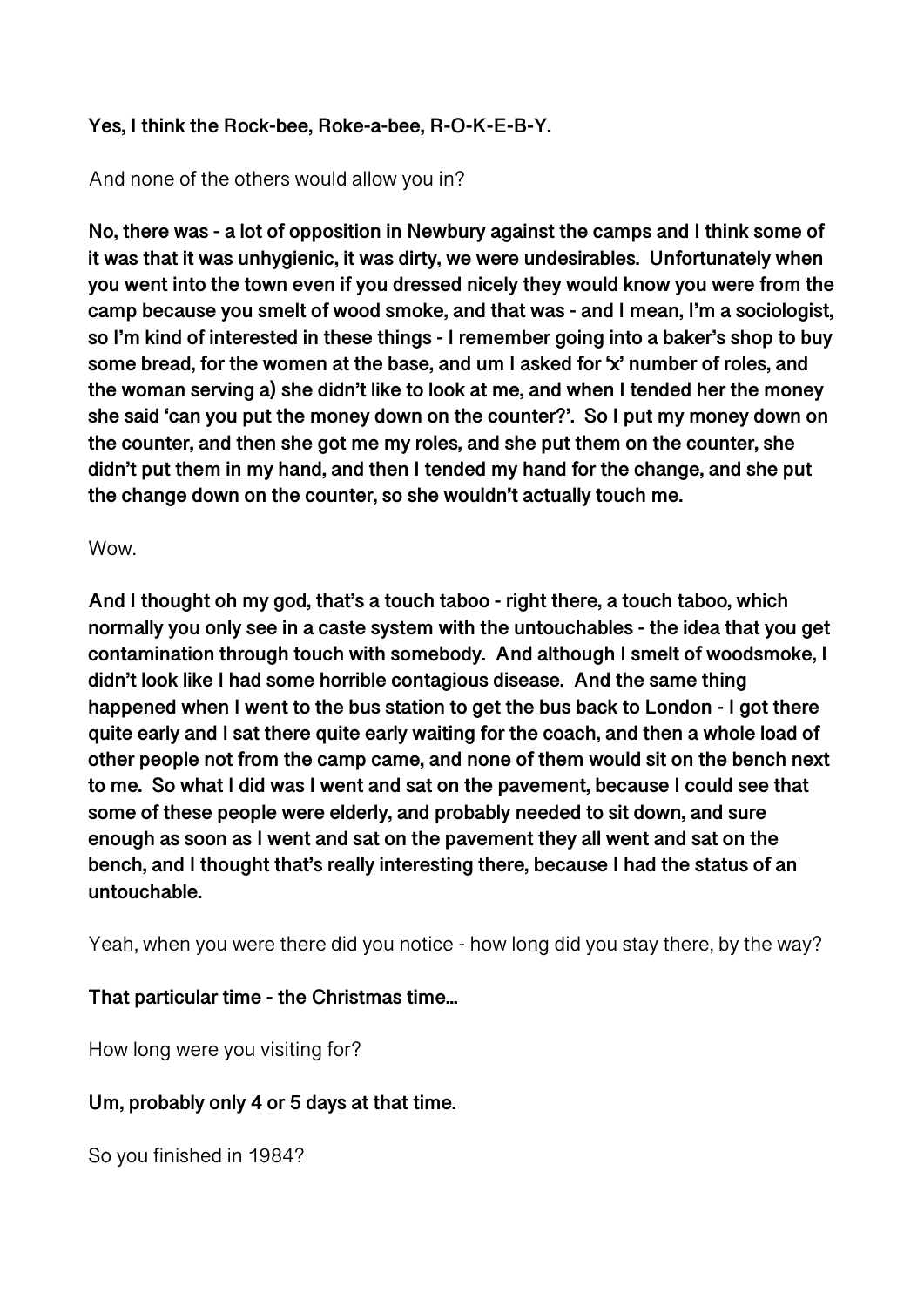**I haven't found any - I think I continued to go, but I haven't found any written accounts. I mean these are the only written accounts I've found, so they're the only ones I can be absolutely certain of. On Christmas Day itself, this is 1984, it rained - I got rather wet. I walked around the whole base, which is a 9 mile perimeter, with a couple of people.** 

And why did you do that - do you remember?

**I think there was a sort of a sense that when you went to Greenham, that was something to do.** 

Right okay.

**You walk round the whole base.** 

To keep you warm? And you notice...

**It keeps you warm, and also at each gate there's a camp, so you kind of say hello 'Oh hi, I'm staying at Violet Gate, how are you?' - you know, and then - although (laughs), you know Violet Gate was...** 

Was that where you were?

**That was where my friend Jade lived, and so that's where I went to visit, and Violet Gate was um - every gate had its own flavour, and Violet Gate was known as the 'right off' gate.** 

Right off!

**Right off - we were all right offs, because some of us might wear make up...** 

Eat meat...

**We might eat meat...** 

Sleep with men!

**Sleep with men, whatever, so that was the right off gate, so if you went round and said 'Hi, I'm from Violet Gate', it was like 'who are you?' (Laughs), 'what kind of rightoff-ness have you got?', but I mean no - I'm exaggerating.**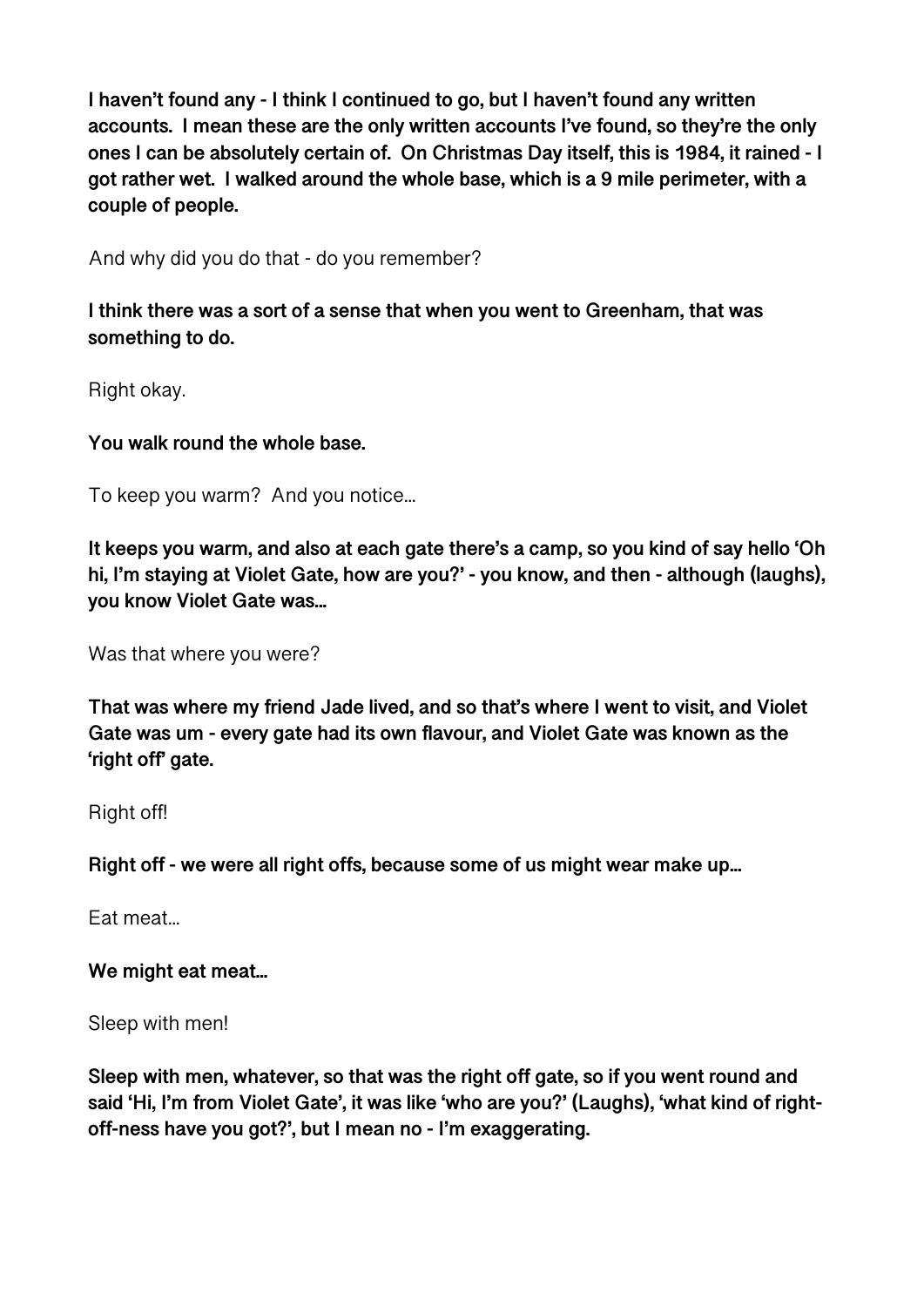No, a few people have said that about Violet Gate actually, but they've said it in a humorous way in that they were there.

**Yes.** 

Because it was hardcore whatever gate you were at, really.

# **Yes. And I quite liked that anyway, I don't sort of necessarily want to be right-on.**

Did you stay at Violet Gate the whole time, or did you...

**Yes, I - every time I went, because my friend was there. She initially went to Indigo, and then she moved to Violet, I'm not quite sure why.** 

I don't know very much about Indigo, what was...

**No, I have a - let's see, I've got a card from her...yeah, she initially went to Indigo Gate - this is 1984, she was going to Greenham regularly, but in 1984 she went there permanently, so you know, this is from Indigo - 'I had a really warm welcome from everyone at Indigo, I feel very much a part of the family when I'm here. Spent the morning in court with some women from camp, one was sent down, which is a real downer. We were kept awake for much of last night by the guards playing radios full blast, walking up and down...'** 

Was that deliberate?

**Yes. 'Car horns, otherwise everything is okay. Peace and love'. So there we are, she was in Indigo, then she very quickly moved to Violet, and I have some letters here which mention some of the events which happened when she was there - telling me about them, so that's something you might want to read?** 

Yeah, that would be really interesting.

# **So it's basically through her.**

Is that lady still alive?

# **Yeah, she lives in London.**

Would she be okay for us to look at those letters.

## **Well I should think so as long as it's just the bits about Greenham.**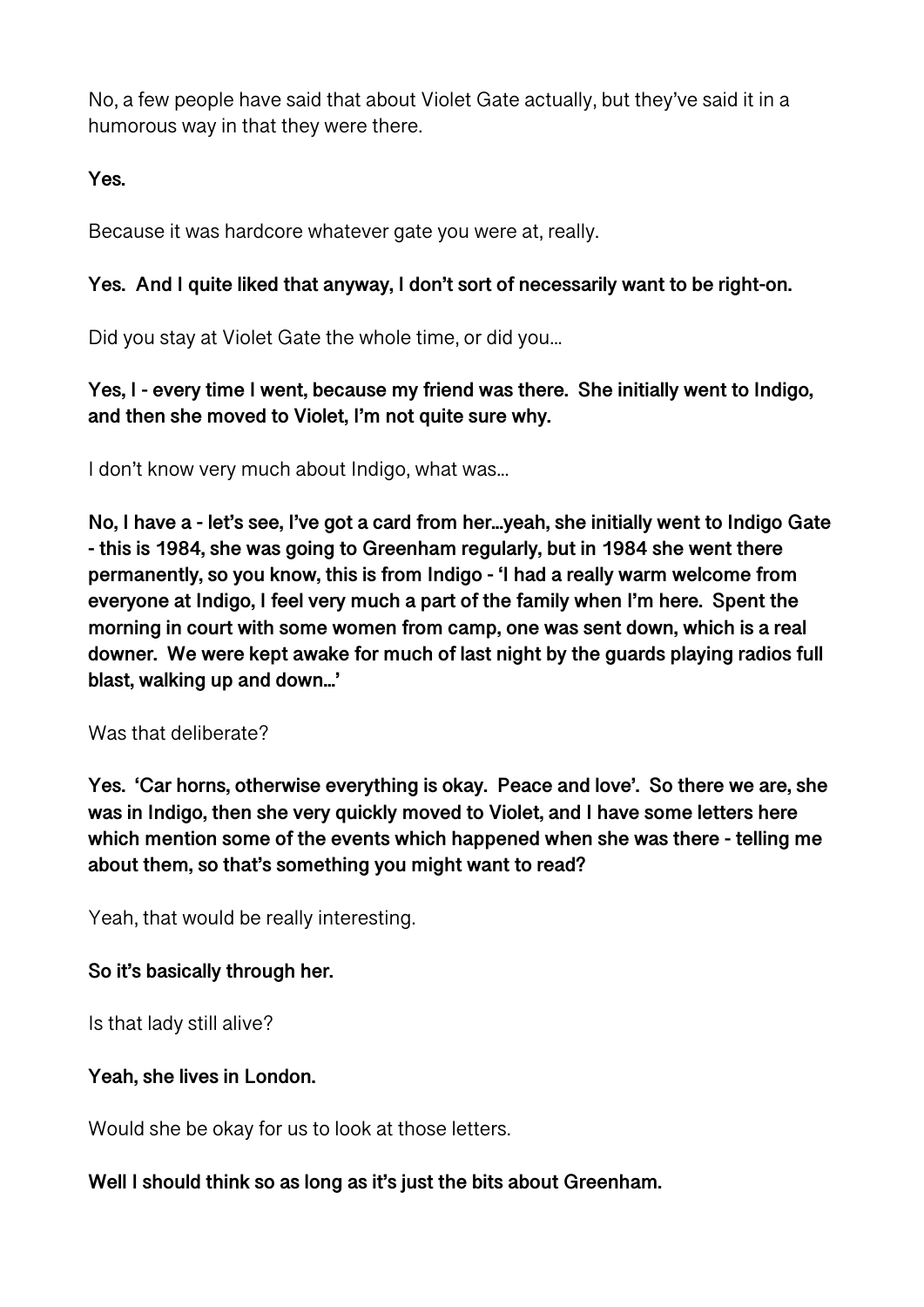Yeah. Well did you want to read out the bits about Greenham, and then you can have privacy.

**Yes, certainly. Right, so this is the 18th January 1985, um 'we are relocated to Red Gate for a short spell, as Esmeralda broke down here' - that was the van they used, Esmeralda, 'after a recent eviction, and rather than push her all the way back to Violet we simply stayed. But we are due to get a new van today, I wonder what she'll be like. Last night was supposed to have the worst blizzard for 40 years. I don't know about that, but it did snow quite a lot,' - I mean I was there in snow as well, and I remember the cold was unbelievable. 'We brought a communal bender, and all seven of us slept in it, so it was incredibly warm and cozy. It was amazing to wake up this morning to so much white everywhere, it's really beautiful. It's really funny - we were going to fry some eggs this morning for breakfast, but when we went to crack them we found they were frozen inside, so we had to melt them in the frying pan to cook them. Anyway, you know what it's like so I'll leave it at that about camp' - and then she goes on about other things. And again in November of '84, so prior to that letter she's at Violet Gate, 'Just a short line to say hi. Life here is as usual - regularly evictions ofcourse. Yesterday they were really heavy, Blue Gate was done three times, and everywhere else to times. Blue Gate were really pissed off, after the third eviction they erected a barricade and made flaming torches, but then of-course the bailiffs didn't come back, typical. But today is really peaceful and nice. There's only myself and one other here at the moment and I'm writing letters and she's knitting. The birds are getting very friendly, and one's come up almost to my boot a few minutes ago. A number of support groups have got together and they're operating a mealson-wheels service for us, which is wonderful. Basically they have a mini van which comes round to all the gates Monday to Friday to bring us hot food. Yesterday when we had all those evictions and then it rained, and got dark about 5, we practically leapt on them with cries of joy, we were so pleased to see them. So although evictions and things are a bit rough at the moment, the support we're getting is wonderful. It's funny that although a lot of individual support has passed from us to the miners,' - because it was the miners at the time, 'the groups that do help us are really sticking to it, and being really consistent in their support.' So anyway, that's what she's...** 

You must have been very young when you were there?

#### **No, I'm - I wasn't, I'm 65 now.**

Oh right, so how old were you?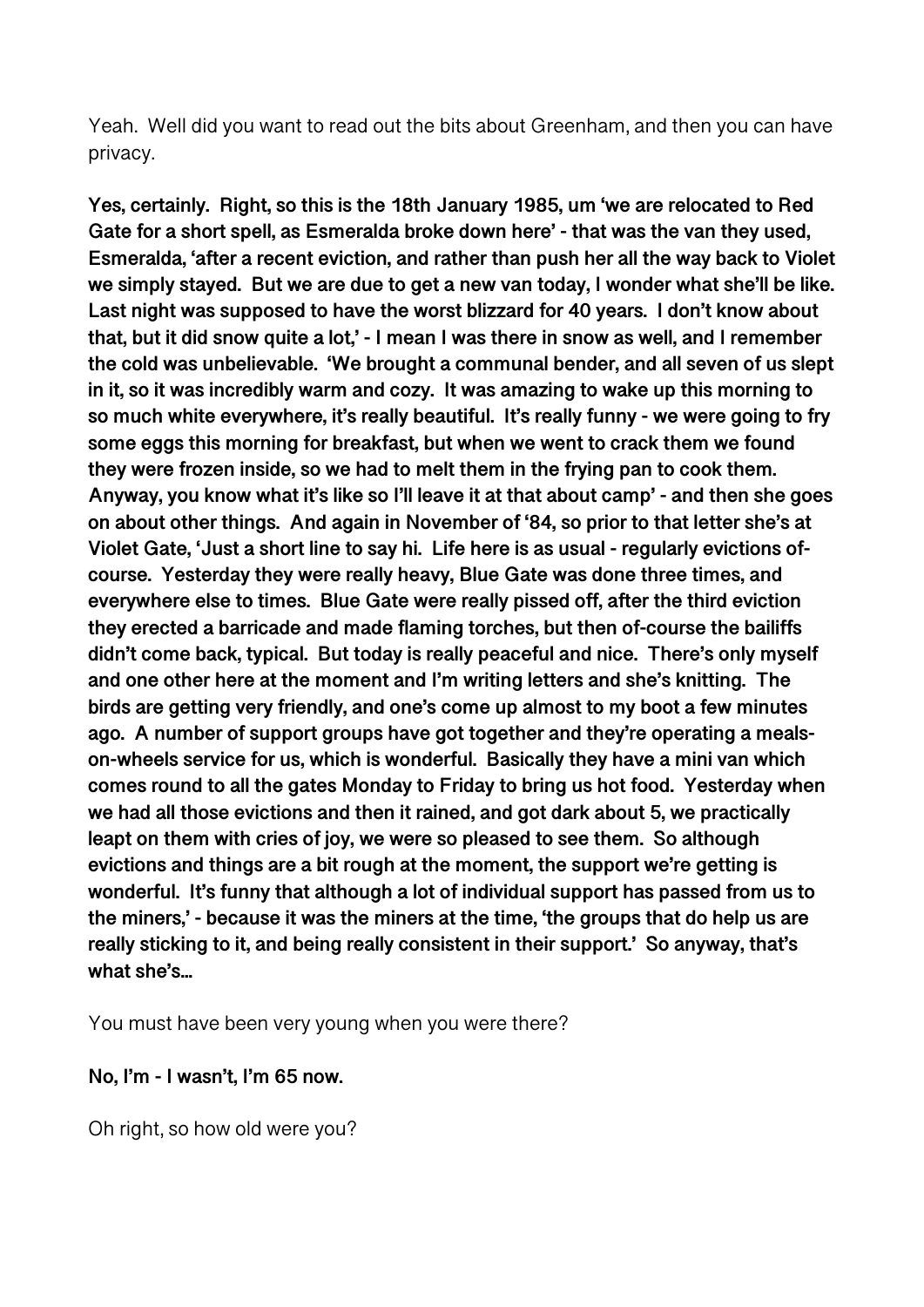## **Let's see, 1984 - was born in '53, '63',' 73 - I was 30 something, I was in my 30s so I wasn't really young at all.**

You look very young.

## **Thank you. Not really very young at all.**

So when you went, were there sacrifices that you had to make in your life, I mean did you have children?

## **No, absolutely no sacrifices apart from sacrificing my comfort - I have never been so bloody cold.**

Yeah, so could you tell us about that? Those winters - Iike how you coped?

**Well you basically put on everything you had - whether it was clothing or not, I mean you just piled....** 

Presumably you got illnesses from that as well?

**Well I must have been quite tough, because I don't remember getting any illnesses from it, but the awful thing was having - I used to have to unfreeze the zip of my tent with a lighter before I could unzip my tent to go out and have a pee - in the snow you know, behind a bush, and that was, that was miserable. And of-course you know you just manage to get a little bit of warmth together, and then you know, suddenly you're freezing cold again, because you've had to go out for a pee or something. So yeah, the cold was terrible, but I mean we used to get up very early and make a fire. One of the stupid things about the evictions that I was reading to you about, was when the bailiffs came - you had to have your tent all packed up, because if it anything - anything that touched the ground they would put into a machine that shredded it up. And unfortunately the other things that they would take and shred was any fire wood, anything, they would throw water on your fire, anything that was...** 

What were your experiences with them - do you remember them coming and...?

**Well they seemed to be, I mean they weren't unpleasant to us, but it was just like they were jobsworths - it as just like 'this is what we've been told to do', and you know they'd be saying, 'oh we're having the fire wood as well', and you'd think we're only going to go and pick some more, you know, this kind of thing, but they took no notice - they didn't communicate - not when I was there, anyway.** 

So there was always this sense of having to pack up?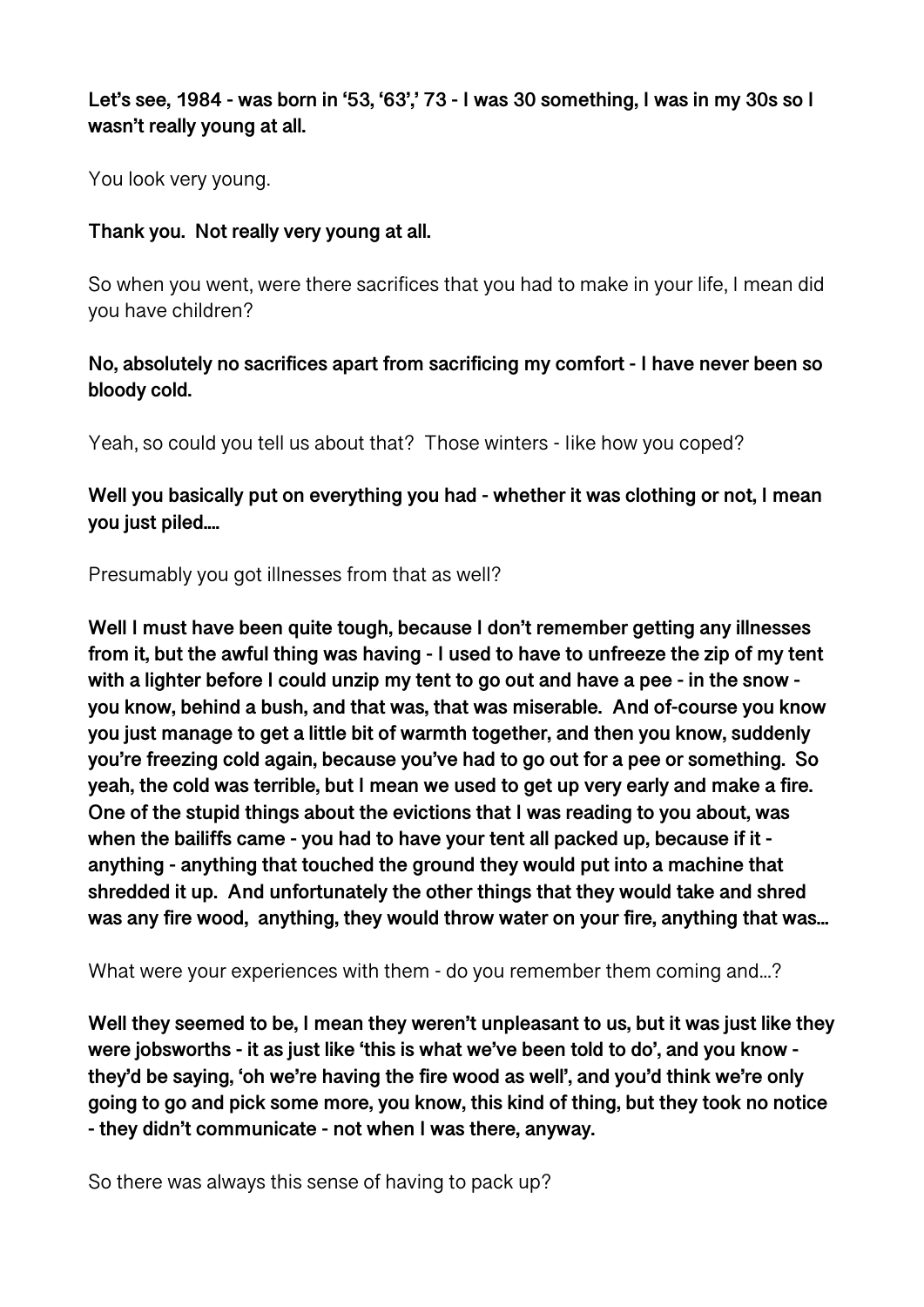**Constantly. You couldn't get comfortable because you knew you were going to pack it all up the next day.** 

What did you sleep on?

**I slept on a bit of foam rubber, on a sleeping bag, and then I'd pile everything else on top of me.** 

Did you have a bender?

**No, I had a tent. I brought a tent with me. But the person I remember best - part from my friend Jade who was living at Violet Gate - was an elderly lady called Elizabeth - who was amazing, and she slept in a bender, she just had a piece of plastic tarpaulin...** 

Over a branch, yeah.

**And she would get up at 5 o'clock every morning, go and collect fire wood and make a fire, so that when the rest of us got up we...** 

I feel like somebody has told me about her, yeah.

**And on the Christmas there, 1984, um, on Christmas Day (laughs), when I got back from walking around base she was there - oh no, that's right, before I set off she was there in the van, and she had made - because she didn't live that far away from Greenham common, she had made about 300 mince pies. And I said to her 'My god, who's going to eat all this?' And she said 'oh, I'm taking it for the soldiers in the base'.** 

Yes, we've heard about this - was she also called Blue? Or is that someone else?

**I never heard her called that - she was an elderly lady. Anyway we said 'How are you going to get them into the base?' And she said 'Oh, I'll just drive in', so she drove in and because it was Christmas Day and they had the relatives going in all the time, they thought she was a relative. And apparently she went into the canteen and started distributing her mince pies to American soldiers going 'peace and love'. Anyway they brought her back, and when I got back from my walk they were just bringing her back, and they said 'we think this is yours' you know I said 'you're not arresting her then?' 'Well no, given that it's Christmas Day and she's 104, no.' Anyway I said to Elizabeth 'what are you going to do now?', and she said 'oh, I'll just go back in', and I said 'you can't drive in, they've got the number of your...you don't want them to confiscate your car', and she said 'oh no, I'm not going to drive in', and I**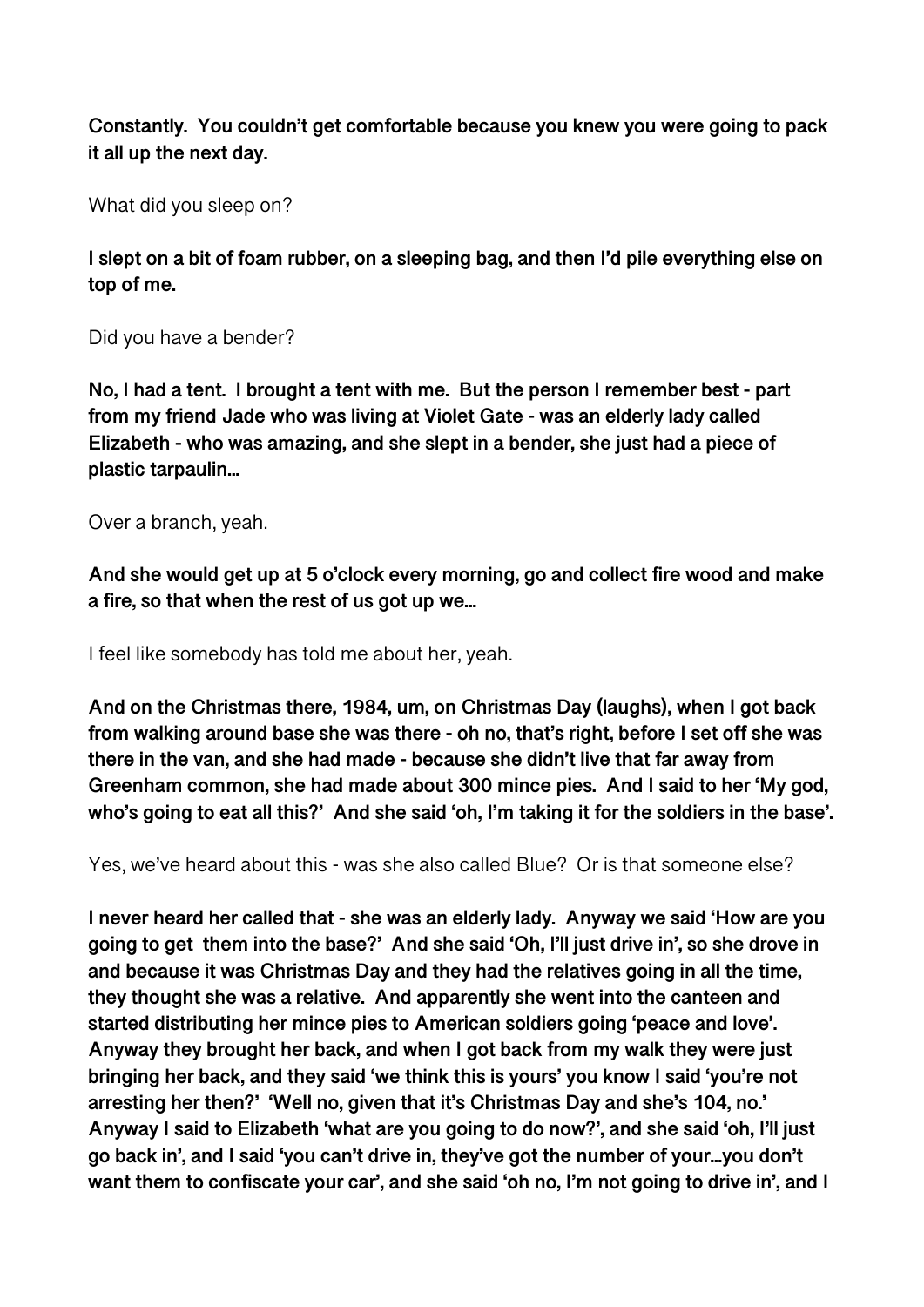**said 'what are you going to do?', and she reached into the boot of her car and pulled out the most enormous set of bolt cutters I've ever seen in my life, and she said 'I'm going to cut my way in!' (Laughs). And she did just that!** 

I think she made a real impression on people.

## **She was indomitable.**

I think a few people have mentioned her actually.

**Quite batty, but indomitable, bless her. I don't know what happened to her, but she certainly made an impression on me, and I was very grateful that she made those fires - so that we had something hot to sit around in the mornings, because that was, that was...** 

Yeah, so in terms of the camp being women only. Were you there - you probably weren't there for those discussions, were you - that would have happened earlier than '82. So by the time you were there...

## **Oh men would come during the day.**

Yeah...

**It was very common, in-fact I probably came with them. My second visit to Greenham in 1982, um, here we go, so 'Greenham common' - this is just a day visit on Sunday 12th December - 'Amazing, very moving to see what the women had decorated the perimeter with - baby clothes, photos and so on, there must have been about twenty five thousand women and eight thousand men', so...** 

Yeah, they weren't allowed to stay though, were they - the men?

**No, no, they didn't stay the night. 'Walked around the mud, sang, held candles, lovely atmosphere.' So there you go - um...** 

What were your feelings about it being women only?

**I thought it was a good idea that it was women only at night, because I'd been to Molesworth camp, no I didn't stay overnight at Molesworth, but I had heard that there'd been rapes.** 

Right.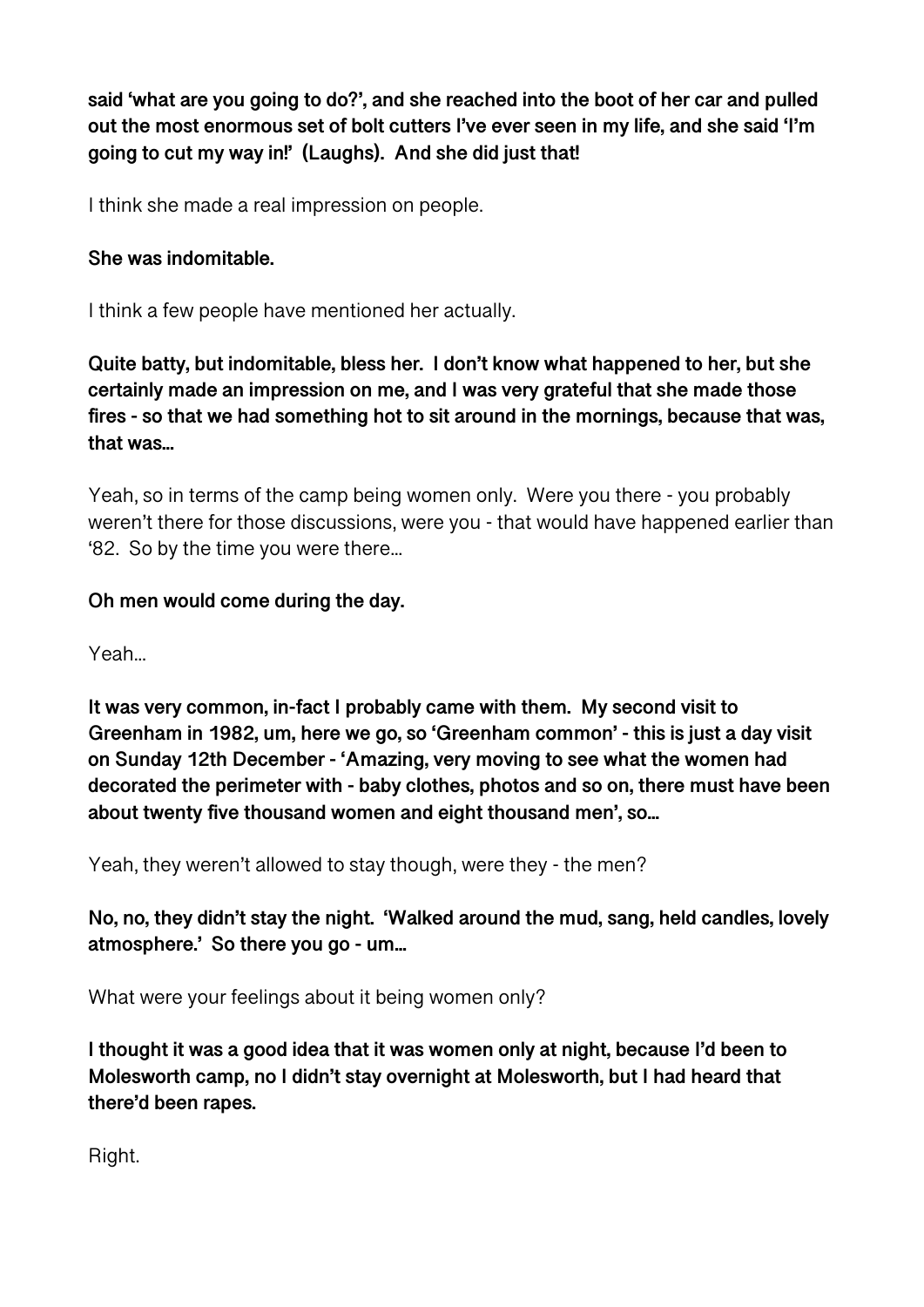**Now whether or not that was men staying at the peace camp or outsiders, I don't know, but I felt that it was safer for it to be women only after a certain time.** 

Do you remember what the time was that they left?

# **Usually after dark.**

Right.

**I mean, if there was a man there after dark, you'd say 'Who are you, and what are you doing here? I think you need to leave because it's gone dark'.** 

What was the importance of that space to you - aside from the safety - did it have a sort of psychological impact on you?

# **What, women only?**

Yeah, that sense of..

**Oh, well yes - I mean I'd kind of learnt about the importance of women only spaces through the work I'd done with Women's Aid.** 

Yeah, yeah.

**Women only self defence courses. Jade and I were both in a consciousness raising group, which of-course was single sex, and we learnt at that time - I would say that it was quite important to have women only experiences, because the presence of men can affect how women interact.** 

Do you still believe that should be...

**Um...** 

Prioritised - because it's under threat now, isn't it?

# **Probably - it depends.**

It was always under threat really, wasn't it.

**The first women's group I was in was in 1974, and that was when I was in a women's group which was made up of women and men, and it was a pressure group for changing the law, because at the time the law had yet to be changed about sex**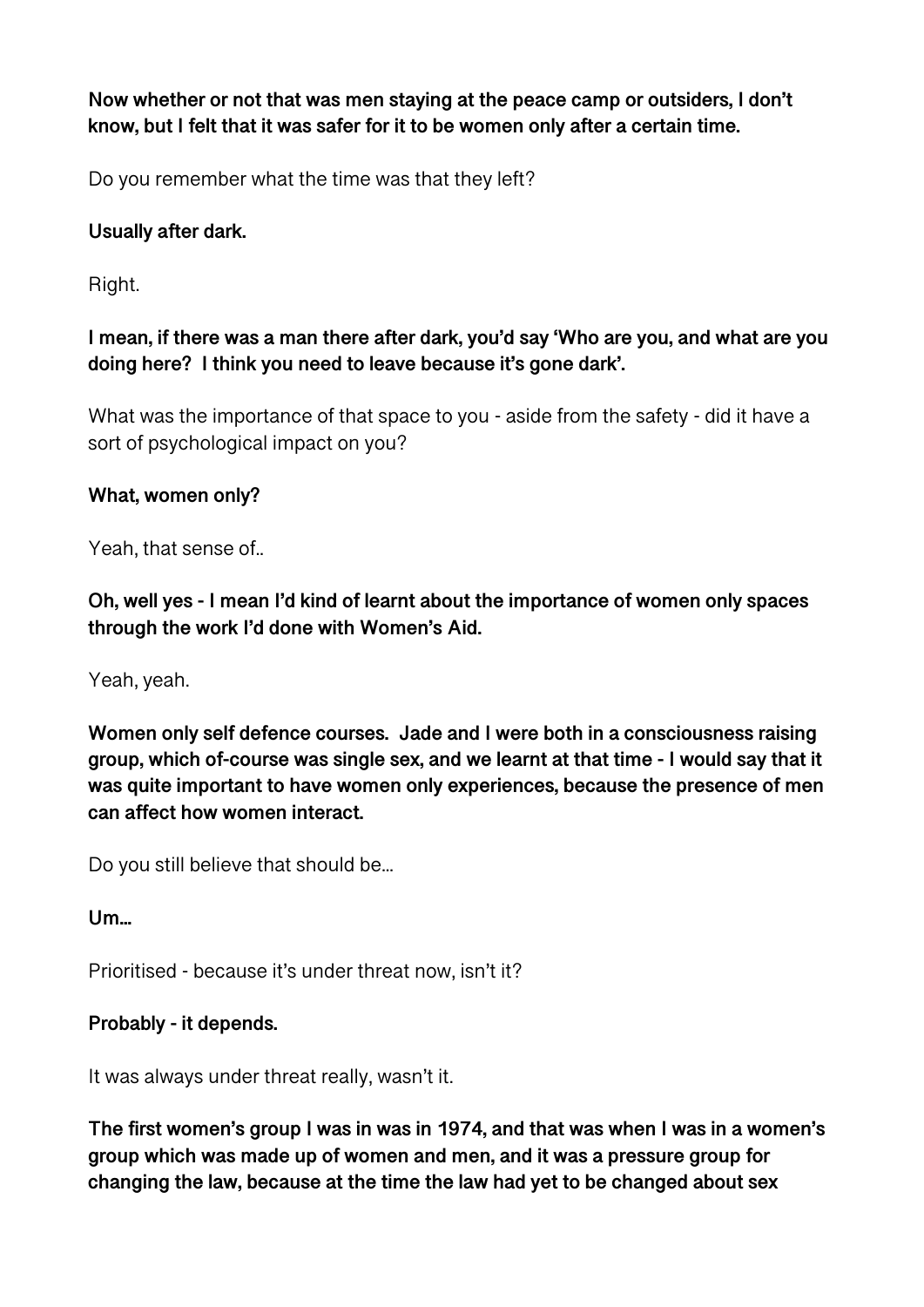**discrimination, equal pay, and so forth. And so I would say that the women's group I was in - it wasn't called a women's group, it was called a pressure group for equality you know, and they had men in that as well. And the debates were largely to do with what's the next action we're going to do to try to push forward? And I mean the equal pay act got passed the following year.** 

Did you align yourselves with a particular strain of feminism then, and do you do that now<sub>2</sub>

**I suppose I come from a socialist perspective, so I kind of had that slight sort of, slant to it, but when I lived in London I got involved in WAVAW, or Women Against Violence Against Women, which is a much more radical group and very separatist, so that was a bit more of a struggle for me, because I felt that somehow seeing men as the enemy wasn't the answer. I mean sexism is the enemy - not people, you know. And sexism - I think, sexism affects men as well as it affects women, and there was a whole, there was something in London at the time called Radical Drag, which was groups of men exploring how sexism affected them, um, and what it was to be a man, and there was a whole bunch of stuff around that. And I was very interested to see how perceptions of gender straight-jacketed people.** 

Yeah.

**You know, and how - I became very conscious of how it had straight-jacketed me when I was younger.** 

How did you feel it had straight-jacketed you?

**Well I grew up in the '50s.** 

That's enough, isn't it!

**And er, you know, I remember thinking at a very early age 'damn, I should have been born a boy', because I did not like the idea of getting married and having kids and being a housewife, which was what was presented to us - I didn't want to do that, and I knew that from a very early age, and then in my teens and coming up to my twenties, I had a lot of dreams where I was a man.** 

Right.

## **They weren't sexual dreams, but I...**

Identity dreams.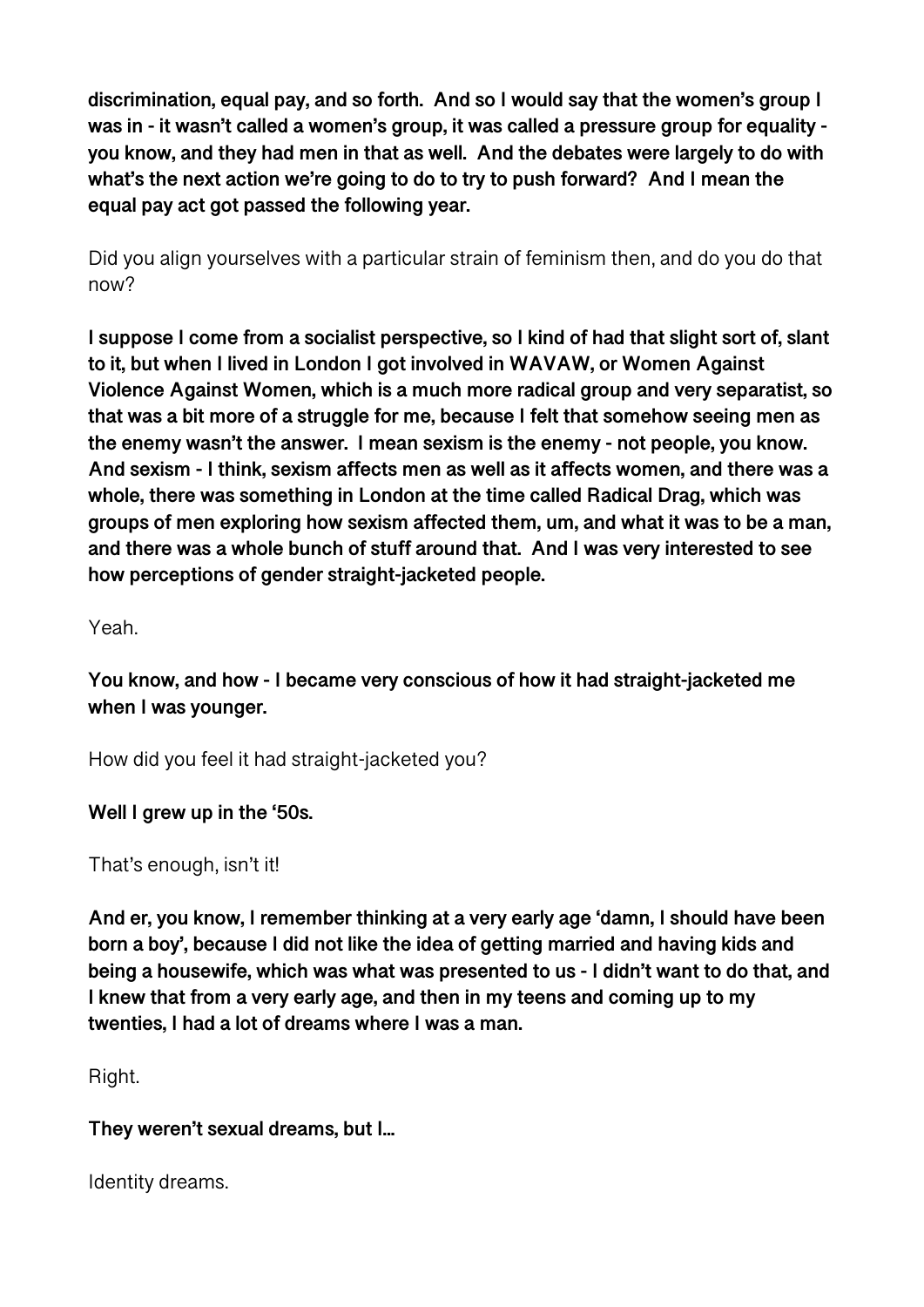**They were identity dreams - I was a man in those dreams, and it wasn't until I became a feminist that those dreams disappeared, because then of-course I realised that just because I was a woman didn't mean I couldn't do x, y and z. You know. Um, I would say probably in the 1980s I also went through a phase of changing my appearance quite a lot - I used to wear men's suits, I had very short hair, this kind of thing. Um because I was rejecting - I think I was rejecting what society said it was to be a woman, but I kind of worked through that, and now I'm really, really happy about being a woman. And again I don't see any particular - I mean you can't say half the population are your enemy, that's ridiculous. I mean it's sexism that's the enemy, not men. So that's where I'm coming from - I don't know if that's explained it?** 

No, that's very useful. In terms of actions that you took, and things like that, were you ever arrested?

**No, um, I was very aware that I didn't want to be arrested, because I didn't want to have to - I was worried about getting a criminal record in terms of my job because I was...** 

Would that have impacted on your job?

**Well yes, if you're a teacher you have to declare these things. And when you're - as was CRB, it's a DBS now, you have to declare any criminal activity.** 

So how did you manage not getting arrested, then?

**Er, well I didn't break into the base, I didn't go into - that was they generally prosecuted - they didn't prosecute you for demonstrating or singing or any of that, but I didn't go into the base.** 

Were you ever manhandled by the police?

**Yes, I mean I remember on one occasion a policeman on horseback backed his horse into me, which was - and it was a big horse as well - and I was kind of pinned up against the fence - the barbed wire - well not barbed wire, the wire fence - and he shouted at me 'Move out the way', and I just very calmly said 'well if you move your gee-gee, I will'. You know, um, yeah I mean I tried to - you know I didn't confront the police, I just stayed out their way because of this, and I understand that a lot of women if you like were brave enough, or in a position to break the law, or as you heard - go through courts and so forth. Um, but I...** 

Presumably you were responsible for yourself financially then?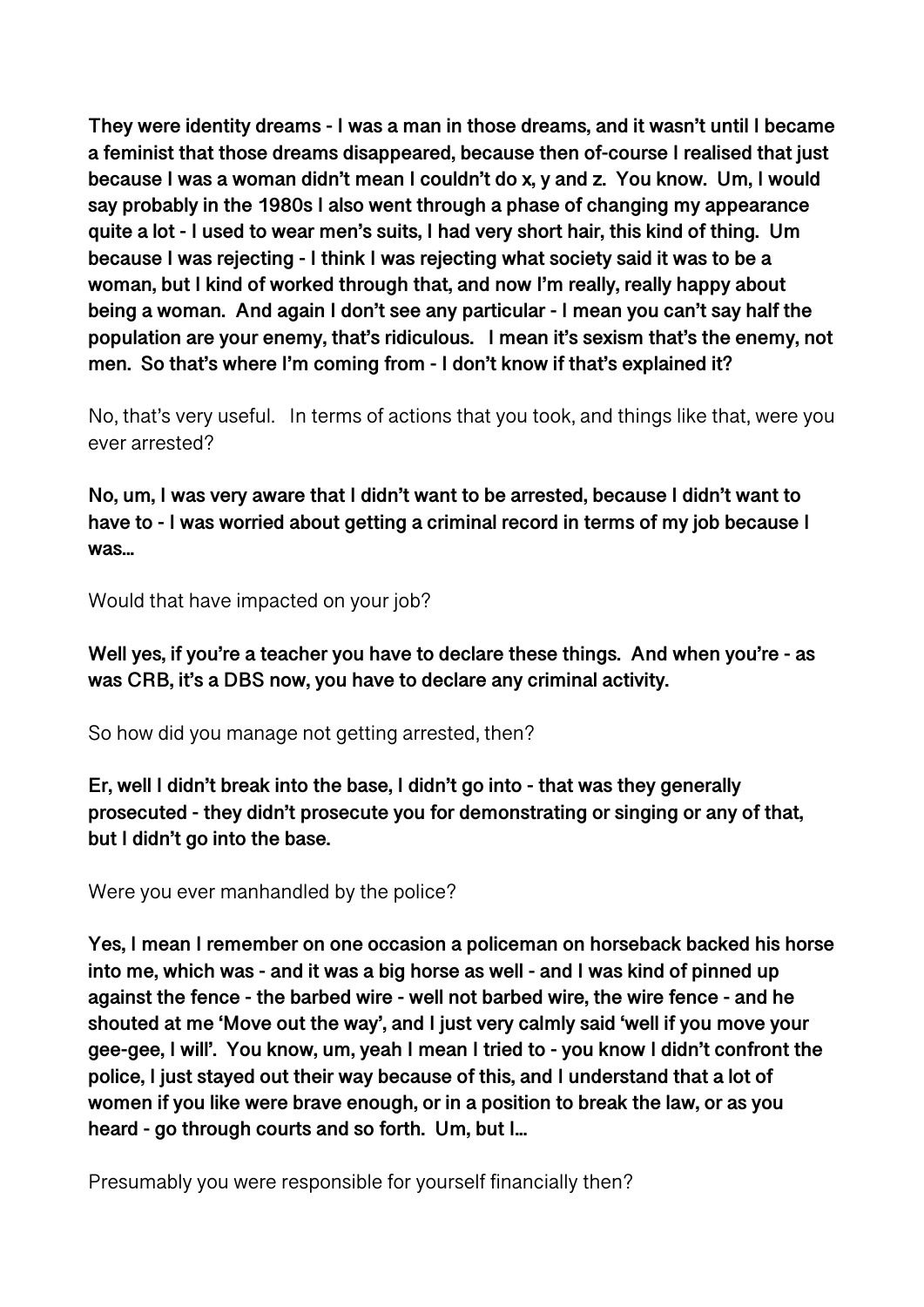#### **Yes.**

So the risk would have been higher.

**Oh yes, and also I mean - because I was a self defence instructor and a teacher, I felt that my responsibility was to my students as well - you have to think about that as well - if I'd been inside or prosecuted or whatever, you know, that would have been letting them down in some way, so I didn't see necessity to do that. I mean I think I would have done if there'd been, I mean if I'd seen a policeman attacking somebody, I would have waded in to defend her, but I never saw that.** 

Did you see any acts of violence from police or MOD...

**No.** 

....or any figures of authority, or men generally?

**No what I did see, which was amazing was sitting around the campfire probably when I was staying there for several days, and it was nighttime, and a couple of men approached the campfire, and I thought ooh, what do they want? Because they looked quite tough young men - short hair and so forth. And one of the women sitting there said 'Oh, it's so and so and Tim and John, or something', and I looked at her and said 'Oh my god, who are they?' She said 'They're soldiers, they're the soldiers that were on guard a couple of weeks ago, and I got talking to them'. She said 'come and have a cup of tea', so they came and sat down and we gave them tea, and they were perfectly placid, and she sort of looked at them, and she said 'Which side of the fence do you like the best, then?' And one of them said 'it costs a lot of money to buy yourself out of the army'.** 

## Oh right.

**Yeah, and in-fact that particular woman, and I won't mention names because she actually - one of the soldiers, she got very friendly with him, and he absconded from the army, and they ran away together.** 

Right. And did you have any romantic relationships at camp?

**No, no I didn't. I mean I had a partner back home, so no. But I would say that my - I mean my friendship with Jade is very, very strong - we're still friends, so these are enduring friendships, and these people matter a lot to me.**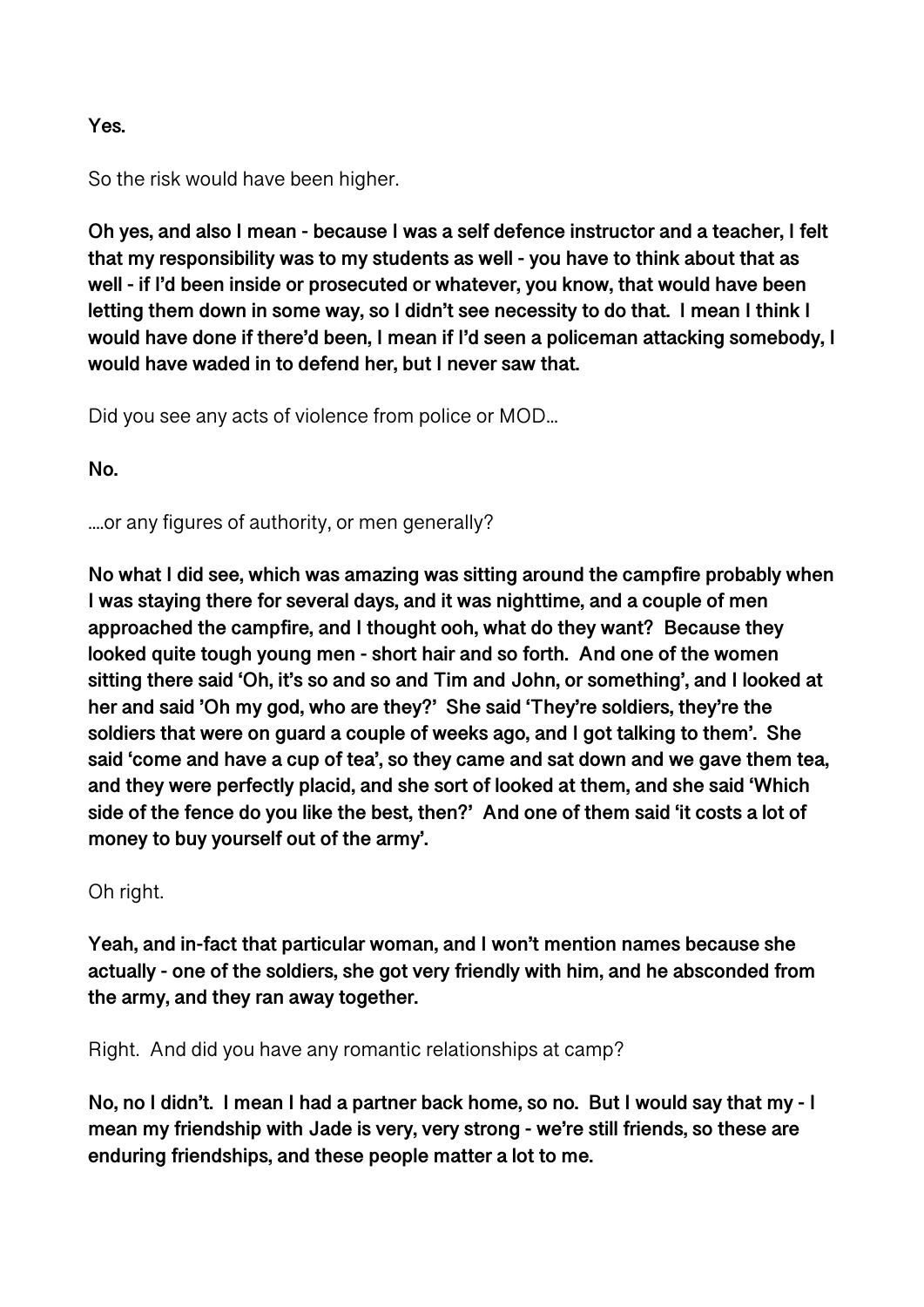Are you in touch with other people apart from..

# **A couple, yes. So these things are important. No, I didn't have any sexual relationships, but I had friendships which meant something.**

And how did - did you observe other people's sexual and romantic relationships at camp, and how they managed being in that level of close quarters, being under that level of pressure together? Did you observe any of that kind of stuff?

# **Well, I know of one person who had been in a heterosexual relationship, and then met someone at Greenham and realised what her sexuality was. The actual details of what people did, or whatever, I wasn't party to.**

Because some people have reported friendship circles being challenged by relationships - fracturing and that kind of thing.

**Oh I didn't notice that - that was outside of my...I mean you have to understand I kind of went there with an idea of I'm going to do self defence, and I'm going to be - you know, I want to participate in this. I wasn't too concerned about the interactions that were going on, too much.** 

Did you have like, organisational duties in the day - as a visitor, or did you turn up for actions?

**Both, but no, I wasn't given any instructions or things to do, but you could see what needed doing, and you'd volunteer it you'd say 'oh, I think I'll go and collect some more firewood', or 'right, I'm going to go into town, does anybody need anything?' You kind of - well I made myself useful as best I could.** 

Yeah.

**What I had to realise, as someone who didn't live there all the time, as women who lived there all the time didn't have any privacy, so it wasn't okay to just go up and start talking to somebody. Because if you understand we have - at home - we have walls, if you don't want to talk to anybody, that's not an issue - we can just stay at home and be on our own, or if we live with other people we can go to our bedroom and say 'right, I need some space', and you have privacy. When you live at Greenham common, you're constantly on show. Um, so you have to create a space - a private space for yourself in your mind.** 

Right, that's interesting.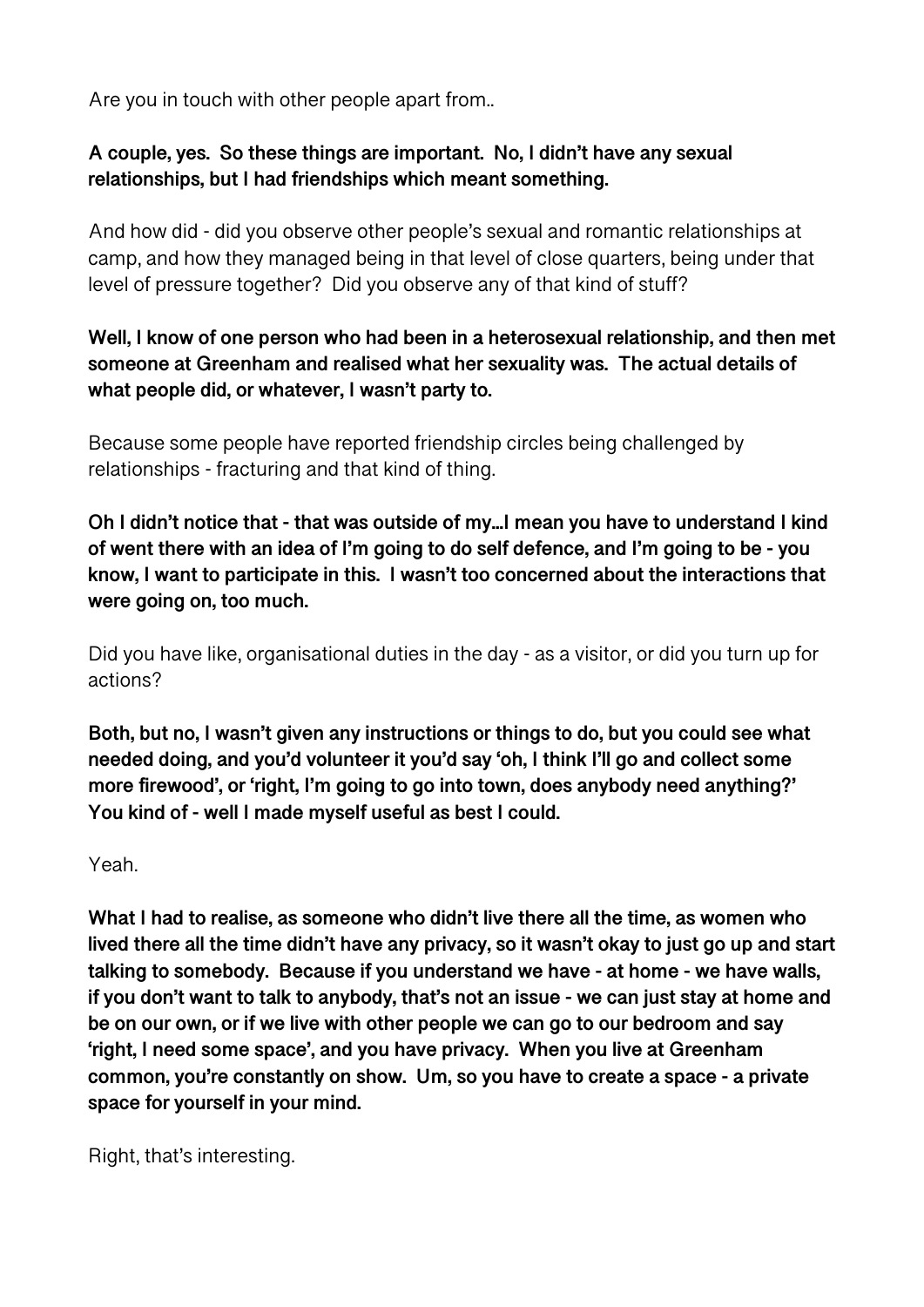**And having people breaking into that can feel unpleasant. And I think a lot of people who visited just for a few hours or something weren't aware of that, and they'd say 'ooh, these Greenham women aren't always very friendly', because they'd just go up and barge up to someone and say 'oh, why are you here?', and then you know - this person may be - you know, in her private thoughts or whatever, and she's not choosing to communicate at that time, you know you don't want to become public property, I think.** 

Yeah. Did you feel aware of the media presence?

# **Not personally. No. No, I didn't feel aware of that. I don't know - certainly never had an encounter with anybody from the media - that I know of.**

Yes. Okay, what about kind of conflict resolution - were you aware of any of that? I heard that Greenham women didn't vote on things, they tended to discuss and take a more lateral approach to running the camp, rather than hierarchical structure, and I'm just wondering did you observe any kind of decisions about actions, or anything really - organisational decisions - did you notice any conflict and how they went about resolving that without the hierarchical structure of 'I'm the leader' and 'you do what I'm saying' kind of thing?

**No. I'm afraid I wasn't a party to that. I was very much aware that as a kind of nonpermanent member of Greenham common, it wasn't really my place to get involved in those things, and I was happy with that. I was often - I'll give you an example, because there was the unfortunate death of Dee Sainsbury?** 

## Yeah.

**Now that happened when I was there, and I've got a record of something that I've said about that. (Looks for papers). Sorry...** 

It's okay, take your time.

**I know what it says, anyway when I - they had a memorial for Dee Sainsbury at Blue Gate, and I said I would stay back at Violet Gate and keep an eye on the fire and stuff while the others went off - not because I didn't want to go to the memorial, but because I felt that was helpful, and that was more important for me to do that than to go off and participate in something which - I hadn't known Dee personally, so that gives you an idea. I didn't feel that I lived at Greenham common...** 

Yeah, just for the purposes of the people listening, could you talk about the Dee Sainsbury thing?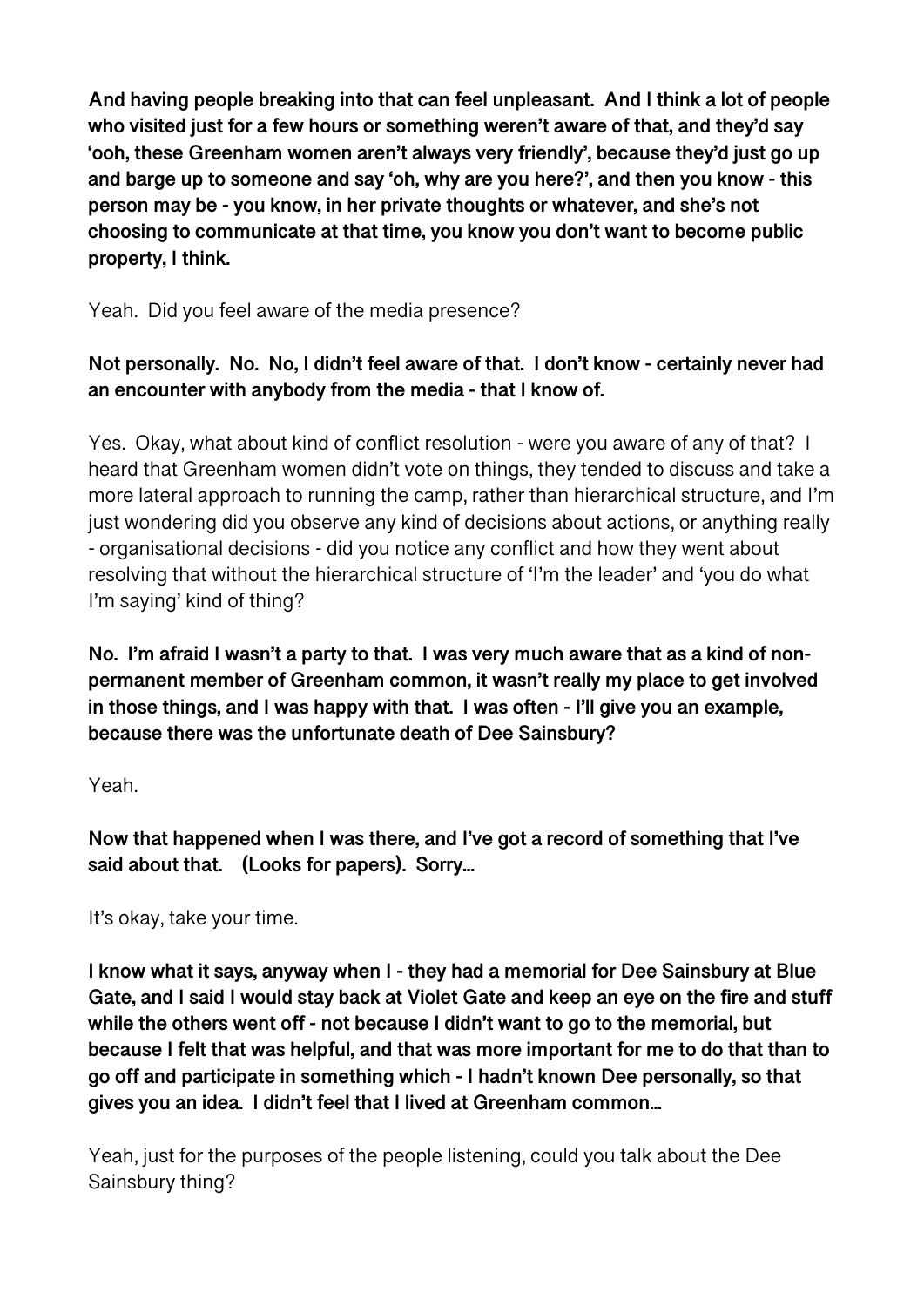**I can't remember the details - all I have is my diary entry to say that there as a memorial for Dee at Blue Gate and I chose to stay back and look after the camp, and that's all I have. So the other details of what happened with Dee, um are kind of a bit hazy, and I'm not confident. Sorry.** 

That's alright. I'm just wondering about - in terms of the threat of nuclear, and when you compare it to the threat of nuclear today, what are your thoughts about that?

**I think people forget how at the time, in certainly from about the 1960s and through the '70s, the nuclear threat was very, very real to us. I remember even at sixth form college we were shown a film about what could happen if there was a nuclear war and all the rest of it, and they showed people taking suicide pills, and all the horrors that happened - what happened to your body. It was just - and I came out of there in floods of tears, and I think nuclear devastation - the nuclear holocaust became a metaphor on which we projected all kinds of things, and um. Interestingly for me, through having done some primal therapy - I don't know if you know what that is?** 

I don't know what that is.

**Well there are techniques to get you back to very early experiences, and you can relive very early experiences. And I had been feeling really terrified about the prospect of nuclear war, and I came to my therapy session and I reported that - I said 'I'm very, very worried about nuclear - the bomb', and the therapist said to me 'what does that feel like?' And I said 'Like a huge shadow falling over us, that we can't escape from', and then the therapist said 'How has your body been feeling?' And I said 'well absolutely fine, apart from a really bad pain in my ankles, which I cannot understand because there's nothing wrong with them'. So I was asked to lie down, and the therapist said 'Just let your body do what it wants', and immediately my legs were jerked up into the air, and I was doing essentially a shoulder stand, and feeling an absolute shock, and I came out of it, and the therapist said 'what was that - what did you feel?' I said 'suddenly I was - I got this pain in my ankles, I was jerked up by my feet and there was this huge shadow fell over me - I couldn't get away.' 'Interesting, that's exactly the same words you used about the bomb'. Well I worked out - I was born by Caesarean section - at a time when the woman would not have been awake, so I was pulled out by my feet and then dumped into a crib for 5 or 6 hours until my mother had recovered - had been sewn up.** 

Is that what had happened - it had been that long, would it?

**Uum (agrees).**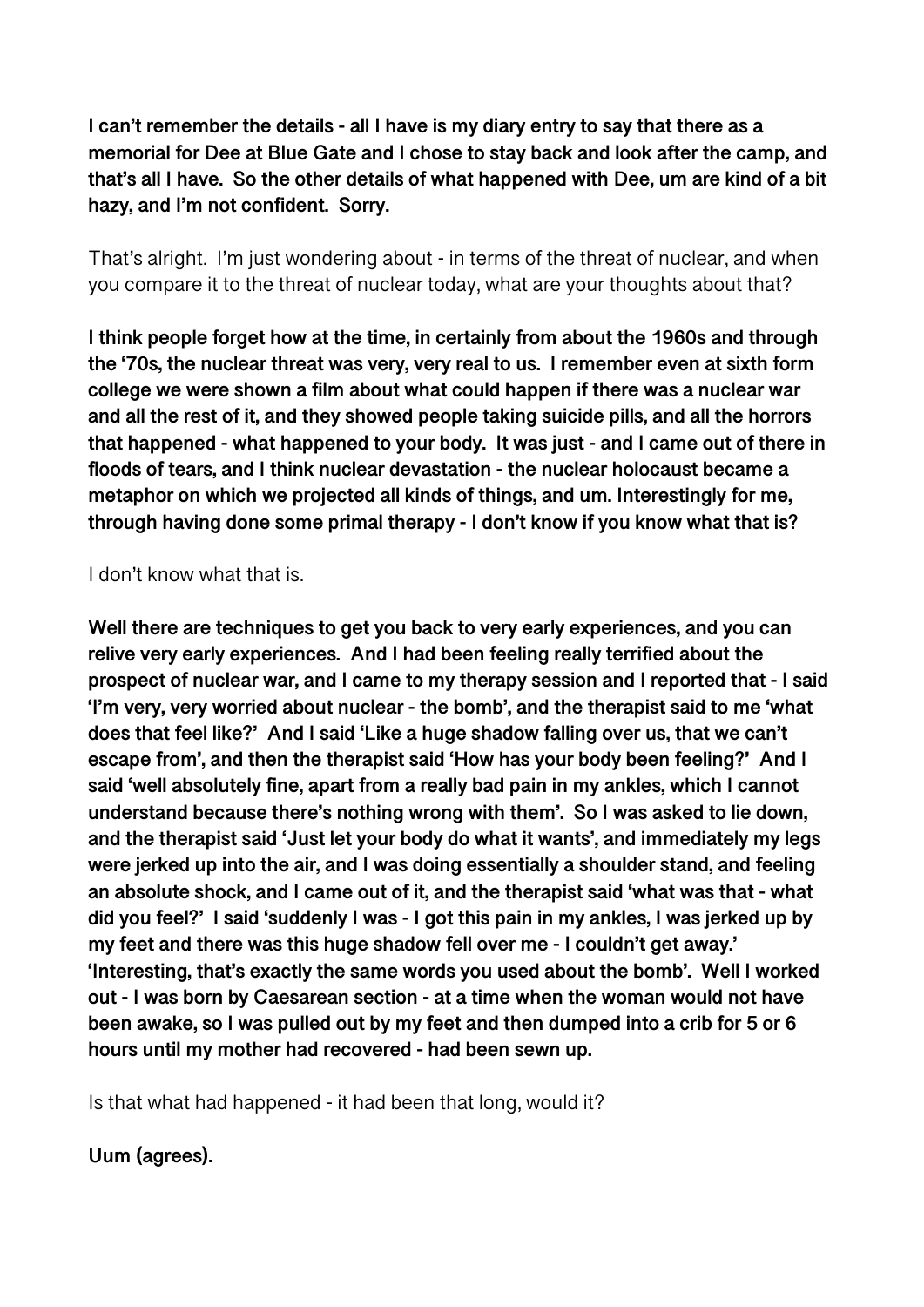Wow, I didn't know that.

**So I think - obviously I was holding this terrible fear of the terrible separation that I experienced, and the shock that I experienced of my actual birth, and I think - it's such a powerful metaphor, the whole thing about nuclear devastation, the end of everything, um, I'd been projecting that experience of being born onto that. Because after that session my fear abated somewhat, and I spoke to a couple of women at Greenham about this - the fear of the bomb and so on, and one of them was saying that she night after night after night had been having dreams about nuclear devastation and the dreams had stopped when she'd come to live at Greenham common. You know she said 'You faced that thing head on, and the fear goes because you've taken some control'.** 

And how do you feel the - what do you feel about it now, the threat of nuclear way now?

**I think it's been superseded by um, certainly as a theme in the media it's been superseded by the threat of global warming.** 

Right.

**Also you know it's kind of, in a way is bigger. You know, and um, I think we're being told that it's not about control I think that message is coming across loud and clear it's not, of-course, but the way the system is, is that no-one has the responsibility, so it just continues. I hope something happens to stop it, but um - nuclear war...it's such a huge thing to confront, um I kind of - after Greenham common I think I gradually became a more and more absorbed into doing self defence - that became my prime...** 

I was going to ask you what you felt your personal legacies were?

**Empowerment - empowerment of women. I think to empower women, or to empower anybody is vital. Um, for people to have a sense that they can do something.** 

And how did that manifest itself into your life- aside rom the self fence?

**Hhm, well for many years I taught critical thinking.** 

Ah right, okay.

**Which interestingly enough this government took off the syllabus. (Laughs). Oh yeah, um, yes and um I don't teach self defence anymore because regulations say**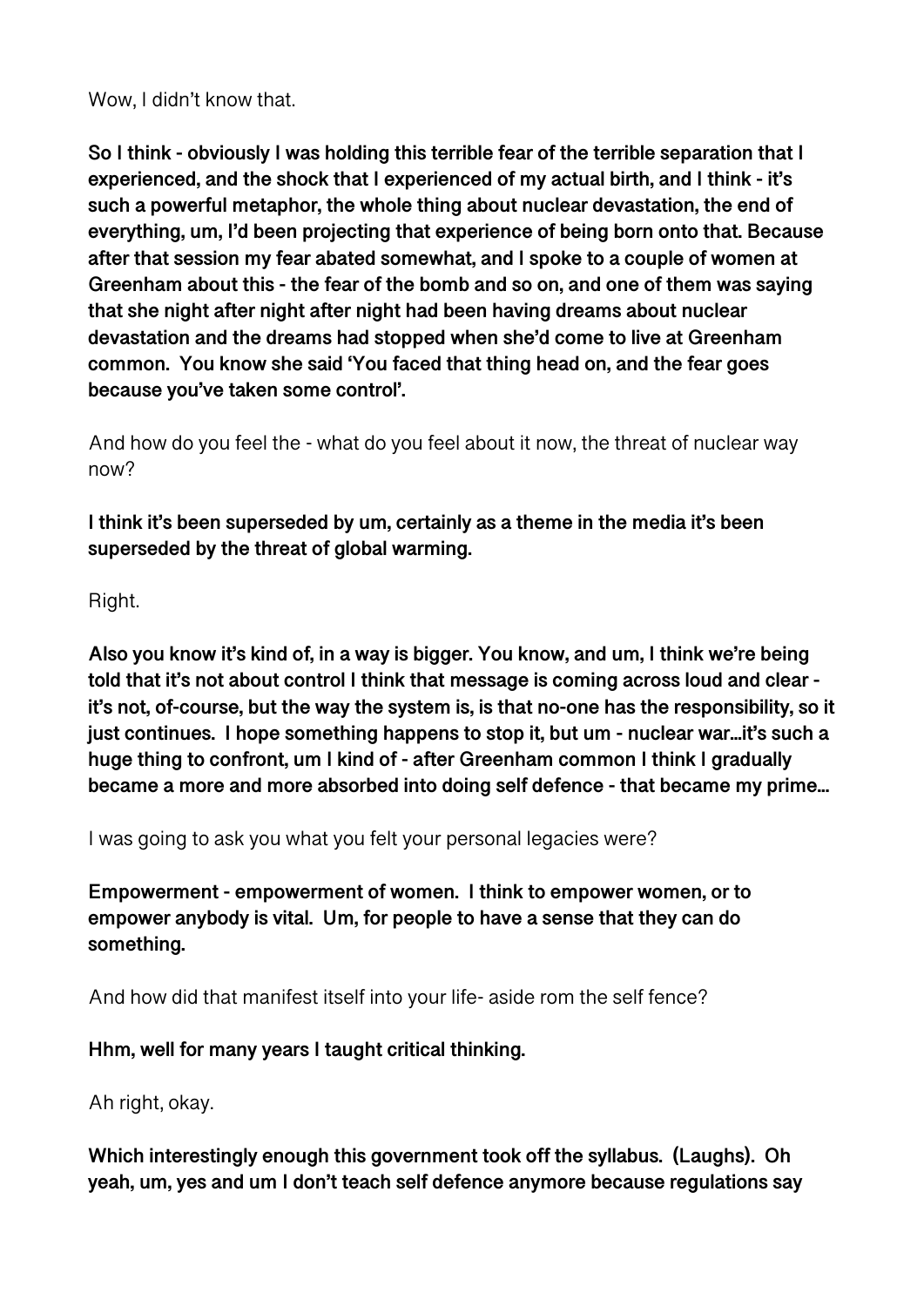**because I haven't got a City and Guilds in it - in Sports Science, I can't teach self defence (laughs). You're going to bureaucratise out of it, er, and so well what do I do now? (Sighs).** 

Are you quite politically active now?

**No, I don't think I'd call myself politically active, I support things initiatives like the Free University - I give my time to teach...** 

That is quite political in a sense.

## **...because I think its important for people to have education.**

University fees are so high.

**Also, I play to my strengths - I'm a good educator, so that's what I do, do you see what I mean?** 

Yeah.

# **As far as changing the world goes, or stopping nuclear war or global warming, I think there's a limit - I have my limits there, but at-least I can educate.**

Yeah. And do you feel that younger people know enough about Greenham? Do you feel they know anything abut it - the younger generations? What would be your perception of that?

# **I can't answer for other people, I'm sorry.**

I mean what age groups do you teach?

# **Mainly adults.**

Oh, mainly adults.

# **Yeah, or 16 and above, um.**

If you said to some of your 16 year olds 'do you know what Greenham common is', what would they say?

**I don't know, but I am - I was quite surprised that, generations used to be 20-30years long, now a generation is 10 years.**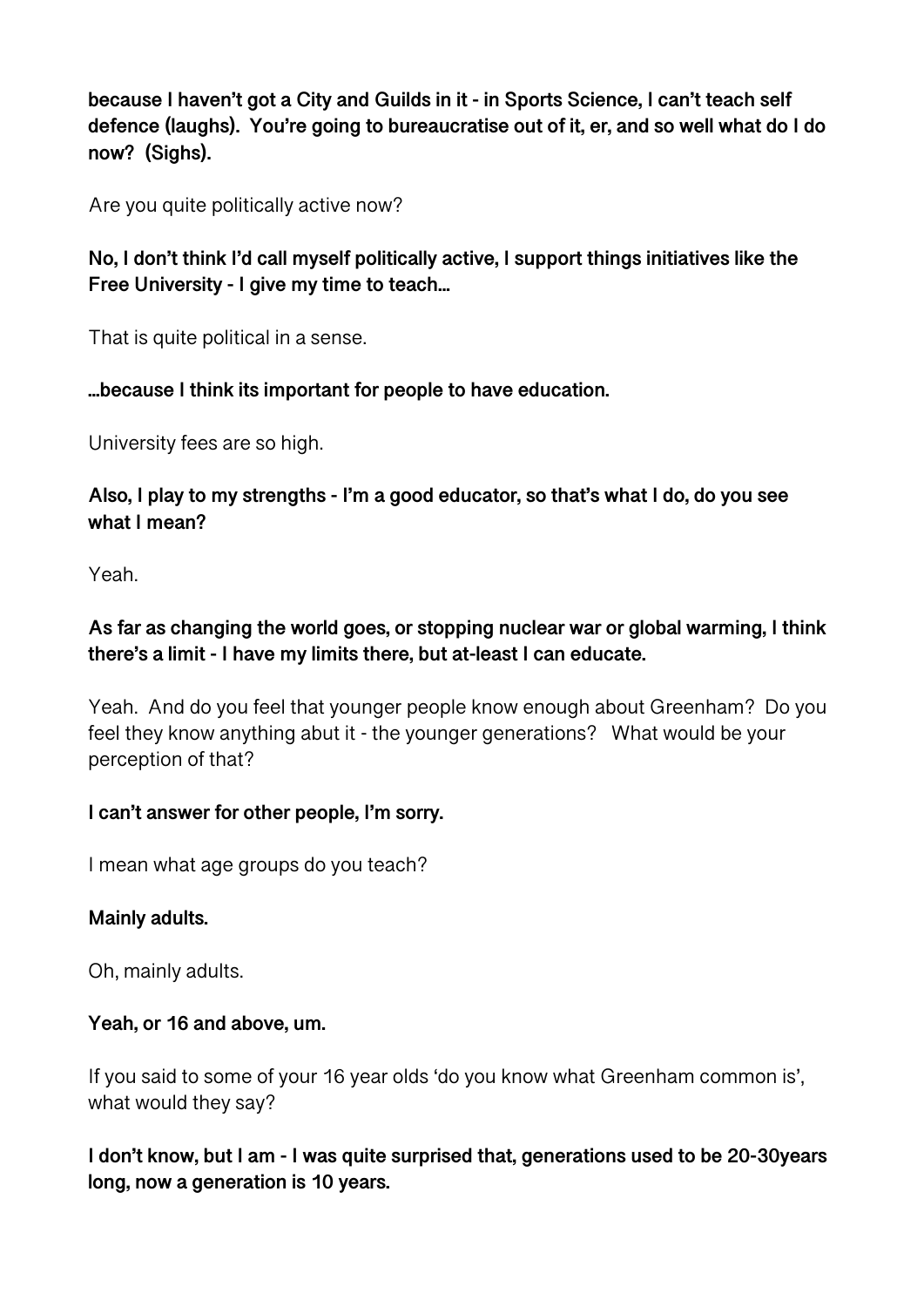Yeah, yeah.

**And this became apparent to me, I mean I'm retired, but when I was teaching that age group, and I would mention things like The Beatles, I would be met with incomprehension, 'Who? What? What Beatles, what? I said 'The pop group', 'I haven't heard of them'.** 

It's pretty common that younger generations really don't know about Greenham.

# **No.**

Do you feel, I mean in what way could we improve that knowledge do you feel, and why do you feel that gap in knowledge has happened for younger generations in such a hugely important campaign - like it was one of the biggest campaigns in European history.

# **Well it hasn't been included in any syllabus.**

What would be your feeling about why that is?

**Well one would be tempted to say it's not in the government's interest (laughs) to put something like that not the syllabus, but I don't know, because I think it's probably not as um, as sinister as that, I think what's happened is that education has progressively gone down the line of passing - you know, passing exams, league tables, ticking the boxes. I mean the whole area of education and health has been infected with what I call 'quantaphrenia'.** 

# What's...

**Quantaphrenia is the need to quantify everything - to turn everything into statistics, and of-course a lot of what happens in education isn't quantifiable - I mean raising awareness is to quantifiable, it's an organic process.** 

And do you feel that the impact of Greenham was quantifiable?

# **No, I don't.**

What do you feel the impact was?

**Well I can only talk about the impact of it on myself, and on people I've spoken to, um certainly raising awareness - it did that.**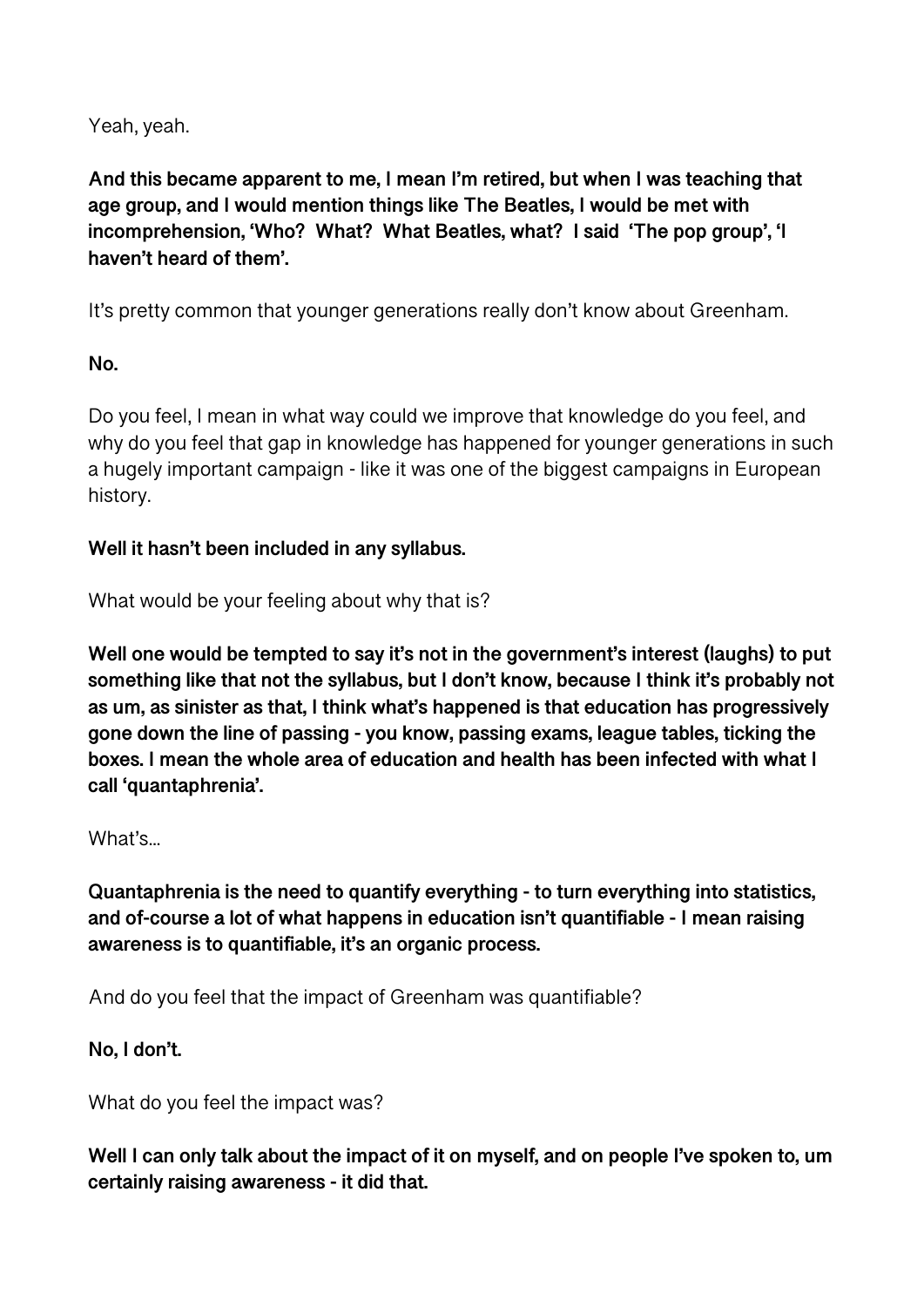Yeah.

**I think it empowered women. I think the campaign that was linked to it, which was Cruise Watch did have an impact, I think, because that was probably a little bit more threatening - to have people actually watching the movement of cruise missiles around the country. I mean a lot of people thought a bunch of women sitting around a base was not very effective - especially as it was non-violent.** 

Yeah.

# **But I think it was certainly worth doing.**

Do you feel that it had an effect on our relationship in the UK with nuclear arms? Do you feel that it had..

**Well I do think it had an international impact - it became known, and peace camps proliferated. I mean this diary here - lists and lists of all the peace camps - it's not just Greenham. Greenham I think was, if you like, singled out because it was a women only thing, and that was unusual and that's what the media focused on, but there were plenty of other peace camps, and I think they came about partly as a result of Greenham. The idea that you could protest against something like that. Is that okay?** 

Yeah, no that's really interesting to hear your perspective on it.

# **It's all I can say, really.**

In terms of the media, do you remember much of how the media affected women on camp? Some of it was so awful, wasn't it?

**Um, do you know although I taught sociology for many years, and I had to teach the affect of media - largely because of that, I am very careful with what I choose to put in my head, and I do not read newspapers, I do not watch the news on TV, you know I listen to the news headlines on Radio 4, and I've been like that for a long time, because just as you wouldn't eat rubbish,I don't want to put rubbish into my head.** 

Yes.

**Because I know that it just upsets me and makes me angry, and it's kind of an impotent fury. The media distorts dramatically, and I've chosen to - I mean I can critique it - if you give me a newspaper report I can sit there and critique it, I'm not**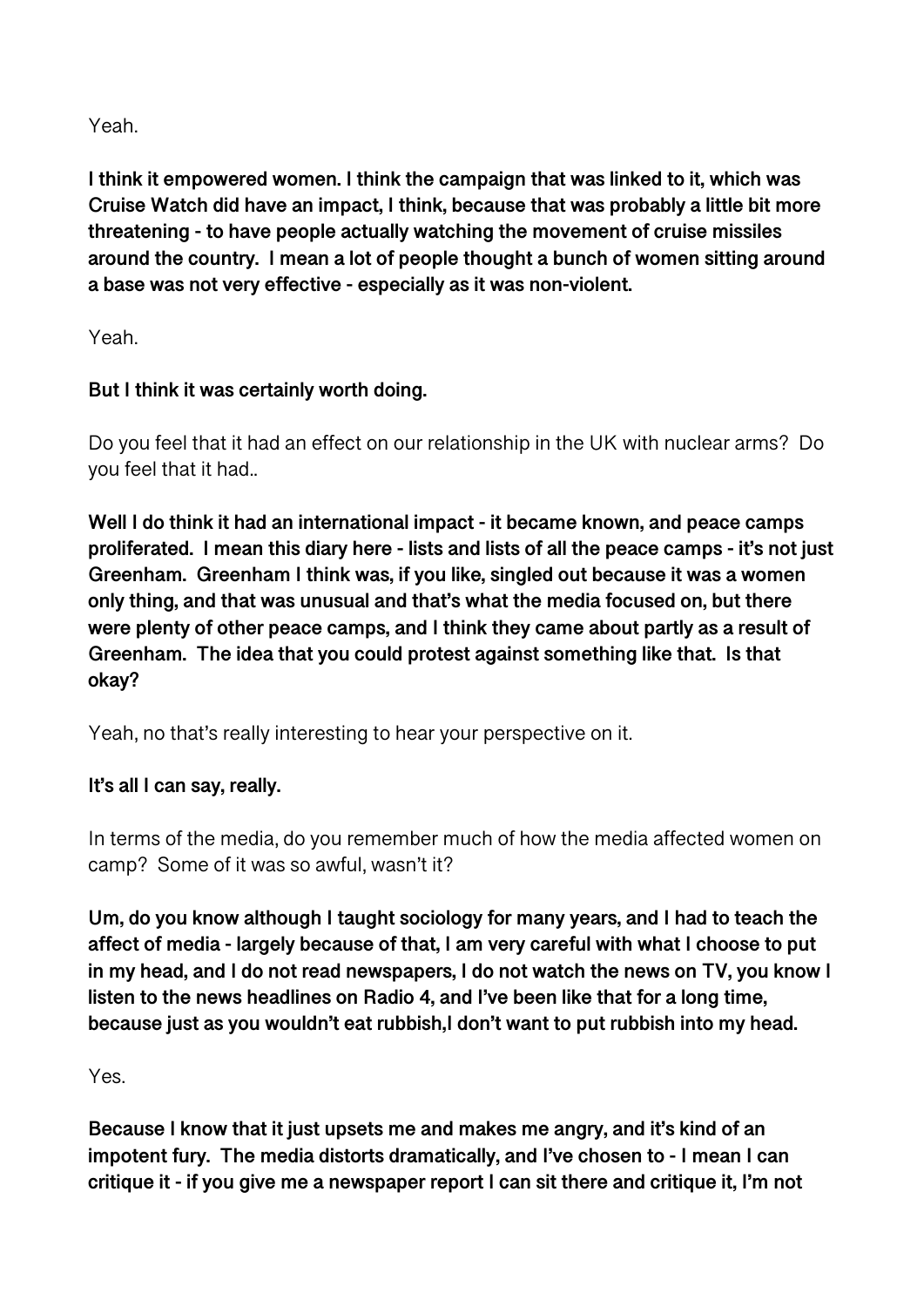**stupid. And I do have a sense of what's going on, but I tend to throw up my hands in horror at how most media reports most things, so I don't look at it.** 

Yeah.

**You know, why wind yourself up?** 

Yeah.

**There's enough to be getting on with. I'm very much into - that's one of the reasons why I didn't want to stay in WAVAW for too long, because I thought Women Against Violence Against Women was a campaign based on hate. It was very, very much to do with anger and hate. And I understand that - I understand campaigns that are based on that, but for me personally that's not useful. And I thought if you're angry about violence angst women, teach self defence, you know - railing against films that depict women as victims, fine, whatever but it's so negative - it's always negative, it's always 'we object, we hate this, we hate that', and to me that's not necessarily a way forward - for me.** 

And do you think that's what drew you towards Greenham - that sort of positive action?

**Yes, yes, and also that - I mean there was an awful lot of communication, we absolutely made it, certainly at Violet Gate you made it a policy to always try to talk to anybody that was to do with the police, the military - communicate with them. It was called Subversion by Tea!** 

# (Laughs)

**Give them a cup of tea, give them a little bun or something, and then have a little chat with them about...** 

And did you do that?

**Sometimes, I'd say 'well, what do you think about this, then?' 'Oh I think it's pointless.' 'Oh, okay then, so that's interesting, what do you think should happen? Are you for nuclear war, do you think it's a good idea? How would you feel about us using a nuclear weapon against another country with the possibility they might retaliate? What do you think about that?' I think that's the way forward, really. That's not to say I haven't done my fair share of shouting and formulating against things.**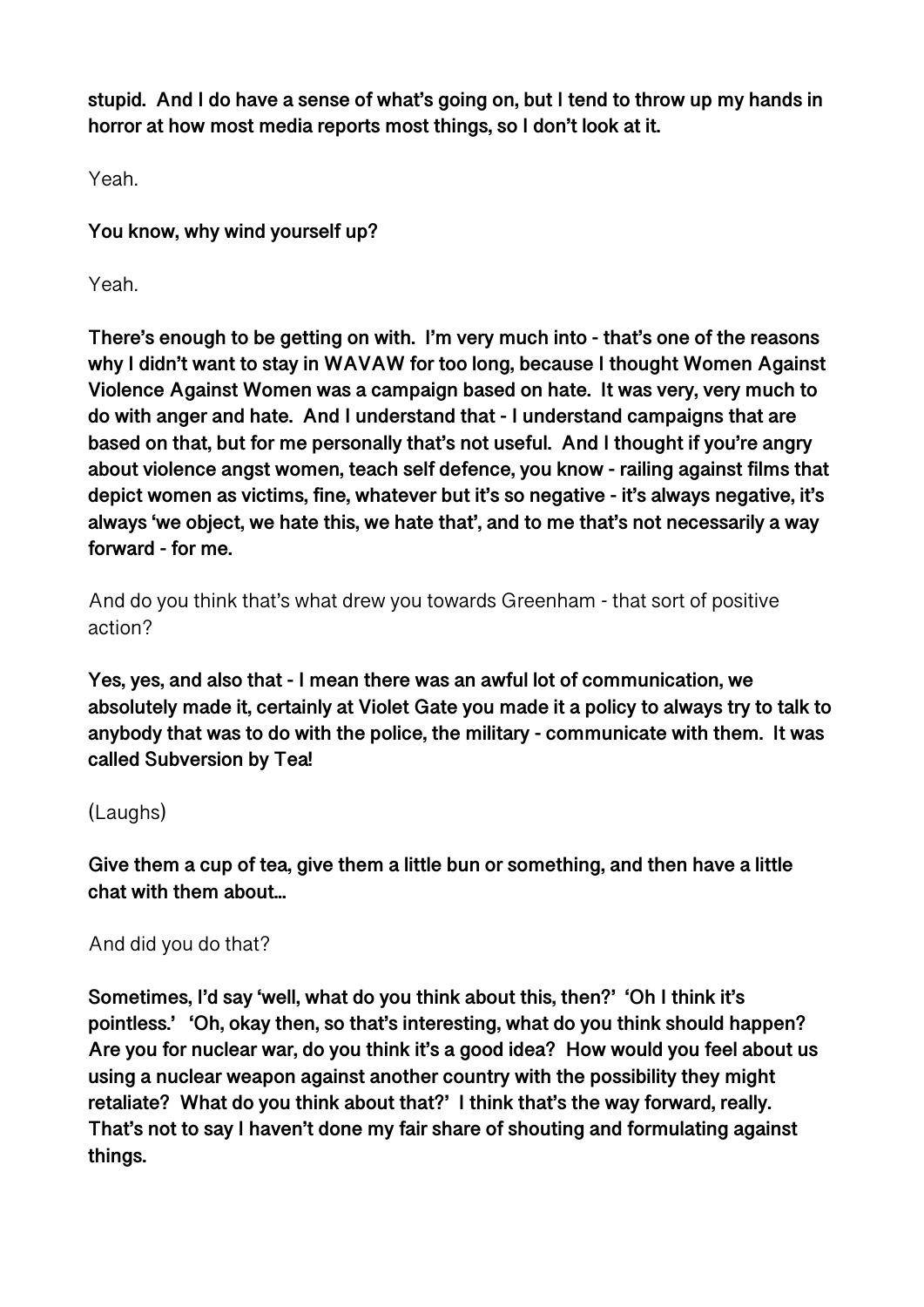If you had a real go-to memory of Greenham that you could, really sort of - in your mind picture, what would it be?

## **Gosh, there's loads.**

Feel free to give loads, that's fine.

**I think the importance of the fire - the importance of those fires that - making a fire, and it really brings home probably for thousands and thousands of years, that's what human beings did. You know, you build a fire, you sit around the fire, and then you talk, or you eat, or you interact around a fire, and there's something about that that is just so basic and so important, so I think, and how awful it was that the bailiffs tried to - they'd even evict comfortable looking stones that you might sit on.** 

You're joking?

**No, no no.** 

Where did they put them?

**In their van or something.** 

They stuck a stone in a van - wow.

**Yeah - 'That's a comfortable looking stone, they might sit on that', you know, or some item that you could sit on - everything, and that was ridiculous. So that's the fireside of thing is an abiding memory, the cold is an abiding memory. I think walking around the perimeter was quite an important thing for me to do - to get a measure of what was happening, you know. And the strong sense of the, the absolute contrast between the culture on one side of the fence, and the culture that existed inside.** 

Yeah.

**Female - largely male. Non-hierarchical - supremely hierarchical. And also whenever there was a lorry load of American soldiers that went past, they all looked the other way, and I asked about this and somebody told me, because she had a sister that was going out with a GI, so she got some sort of inside knowledge about it - I can't vouch for it though - but the American soldiers had been told not to look at us.** 

Right.

**And that we were dangerous.**